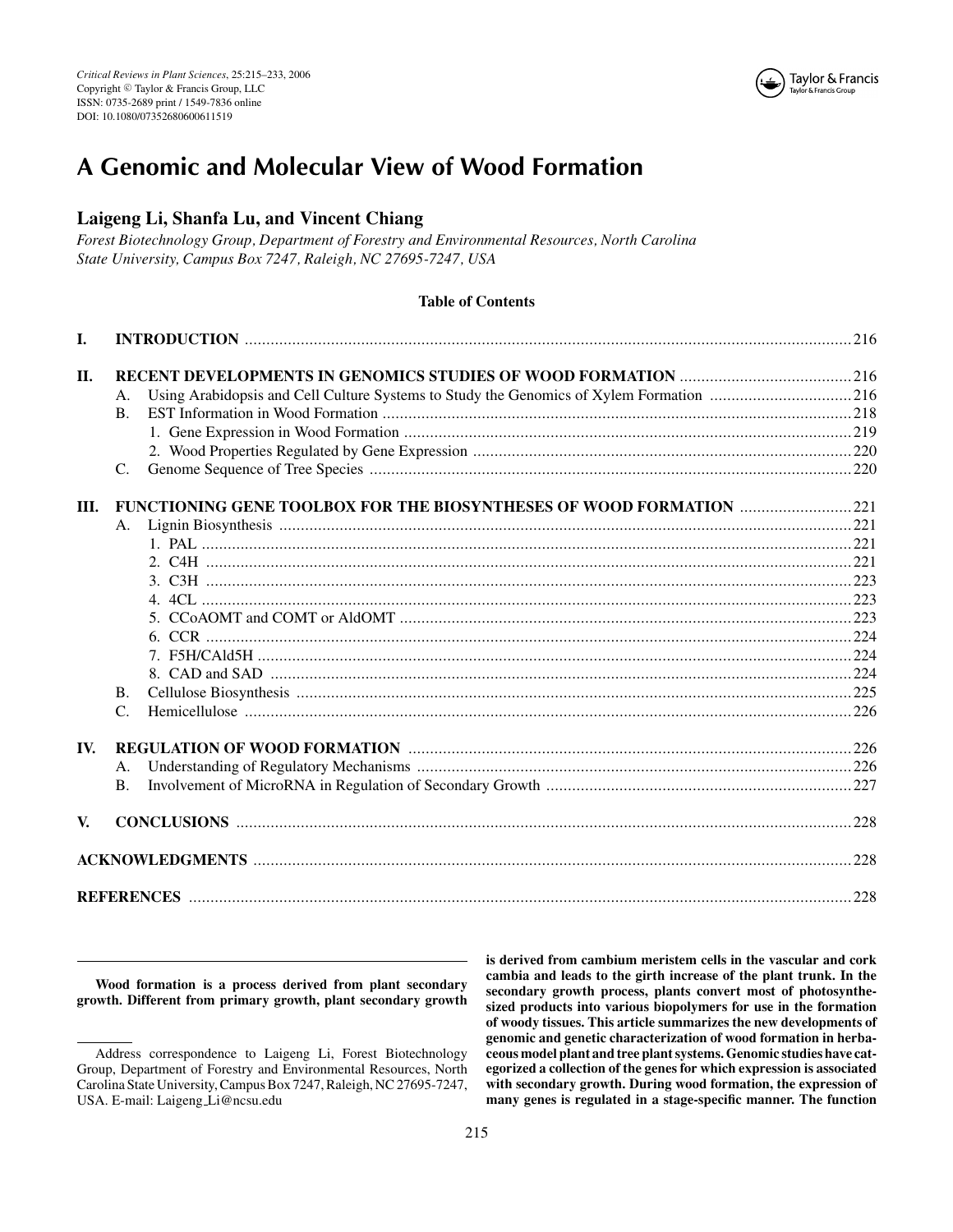**of many genes involved in wood biosyntheses and xylem differentiation has been characterized. Although great progress has been achieved in the molecular and genomic understanding of plant secondary growth in recent years, the profound genetic mechanisms underlying this plant development remain to be investigated. Completion of the first tree genome sequence (***Populus* **genome) provides a valuable genomic resource for characterization of plant secondary growth.**

**Keywords** secondary growth, wood formation, xylem differentiation, lignin, cellulose, hemicellulose, cambium meristem, cell wall

# **I. INTRODUCTION**

Trees play a very important role in sustaining earth's living environment and in providing many essential natural resources for life. Trees display many characteristics that differ from those of herbaceous plants. One of the most prominent features that make trees biologically distinct is the secondary growth initiated from a vascular cambium that gives rise to wood formation.

Wood formation is a unique developmental process, which accounts for most of the approximate 100 billion tons of  $CO<sub>2</sub>$ fixed per annum by plants. The wood produced is an essential raw material for human utilization. Understanding wood formation has been of interest in science for more than a century and today we know to a certain extent how wood is formed as illustrated by anatomy, chemistry, biochemistry, physiology, ecology, physics, etc. Generally, wood is considered the dead secondary xylem tissue accumulated in perennial tree plants. More specifically, wood formation is a continuous process of secondary xylem differentiation derived from vascular cambium meristematic cells, which are usually described as a single layer of permanent initiating cells, called *cambial initials*. When the cambial initials divide inwards periclinally, one cell remains in the meristem status while the other, positioned inside, is destined to become a xylem mother cell. The xylem mother cell may in turn proceed to undergo a limited number of cell divisions or without further division, to differentiate into secondary xylem cells (Larson, 1994). Matured secondary xylem tissue, or wood, is composed of several types of shape- and function-specialized cells. These cells include conducting cells, supporting cells, and storage cells. In angiosperms, the conducting cells consist of vessels and the supporting cells of fibers. In gymnosperm species, the tracheids fulfill both functions. Both conducting and supporting cells are thick-walled and elongated along the longitudinal direction of the stem. Storage cells are thin-walled parenchyma cells that usually remain alive to transport and store nutrients for long periods of time. Therefore, the wood formation involves a series of sequential biological events, including cell division, cell function specification (vessel/tracheid, fiber, parenchyma and other cell types), extensive cell enlarging, massive secondary wall thickening, cell aging and death. The wood formation derived from perennial secondary growth is unique to the tree species and represents a functional specialty acquired by tree genomes.

As our knowledge of wood formation is advancing in many aspects, we are fundamentally limited by the knowledge of how wood formation is genetically regulated, and how those mechanisms regulating wood formation can be translated into new technology in order to sufficiently use tree resources in the future. In recent years, genomics is emerging as a new subject of science as well as a powerful technology to understand and investigate complex biological processes. A great deal of progress in genomics studies has been achieved in deciphering the mechanisms of how complex biological processes are controlled in various organisms. Without exception, understanding of wood formation in light of genomics and molecular biology has been rapidly growing. This review summarizes a general view on the current status of genomic and molecular genetics studies on wood formation.

# **II. RECENT DEVELOPMENTS IN GENOMICS STUDIES OF WOOD FORMATION**

Advances in genomics have opened a wide window to look into complex biological processes at the genome level. Genomics approaches analyze, at a genome-wide scale, how genes are expressed in association with various developmental processes, what roles the genes play in growth and development, and in response to environmental conditions and how functioning genes interact with each other in various regulatory networks and signaling circuits. Genomics approaches ultimately enable biological processes to be understood in a comprehensive and systematic way. Wood formation is an essential process in woody plants, and probably, in terms of the scale on which it occurs, one of the most important biological processes to human society and the earth's environment. In the past several years, our understanding of the genomics of wood formation has been advanced through an array of attempts, such as gene expression profiling of Arabidopsis plants induced for secondary growth (Lev-Yadun, 1994, 1997; Busse and Evert, 1999; Zhao *et al*., 2000; Little *et al*., 2002; Oh *et al*., 2003; Chaffey *et al*., 2002; Ko *et al*., 2004; Ko and Han, 2004), sequencing of a large scale of expressed sequence tags (EST) in tree species including loblolly pine, spruce, *eucalyptus* species, *Populus* species, and others (http://www.ncbi.nlm.nih.gov/genomes/PLANTS/PlantList or. html#EST; http://pinetree.ccgb.umn.edu/; http://www.populus. db.umu.se/; http://www.arborea.ulaval.ca/en/results/est-sequencing.php), gene expression profiling in wood-forming tissues, sequencing of the tree genome (http://genome.jgipsf.org/Poptr1/Poptr1.home.html), and functional characterization of genes involved in wood biosynthesis. These studies have yielded an array of useful information and resources for the understanding of wood formation.

# **A. Using Arabidopsis and Cell Culture Systems to Study the Genomics of Xylem Formation**

Mainly wood formation involves xylem formation derived from secondary growth that leads to an increase in plant girth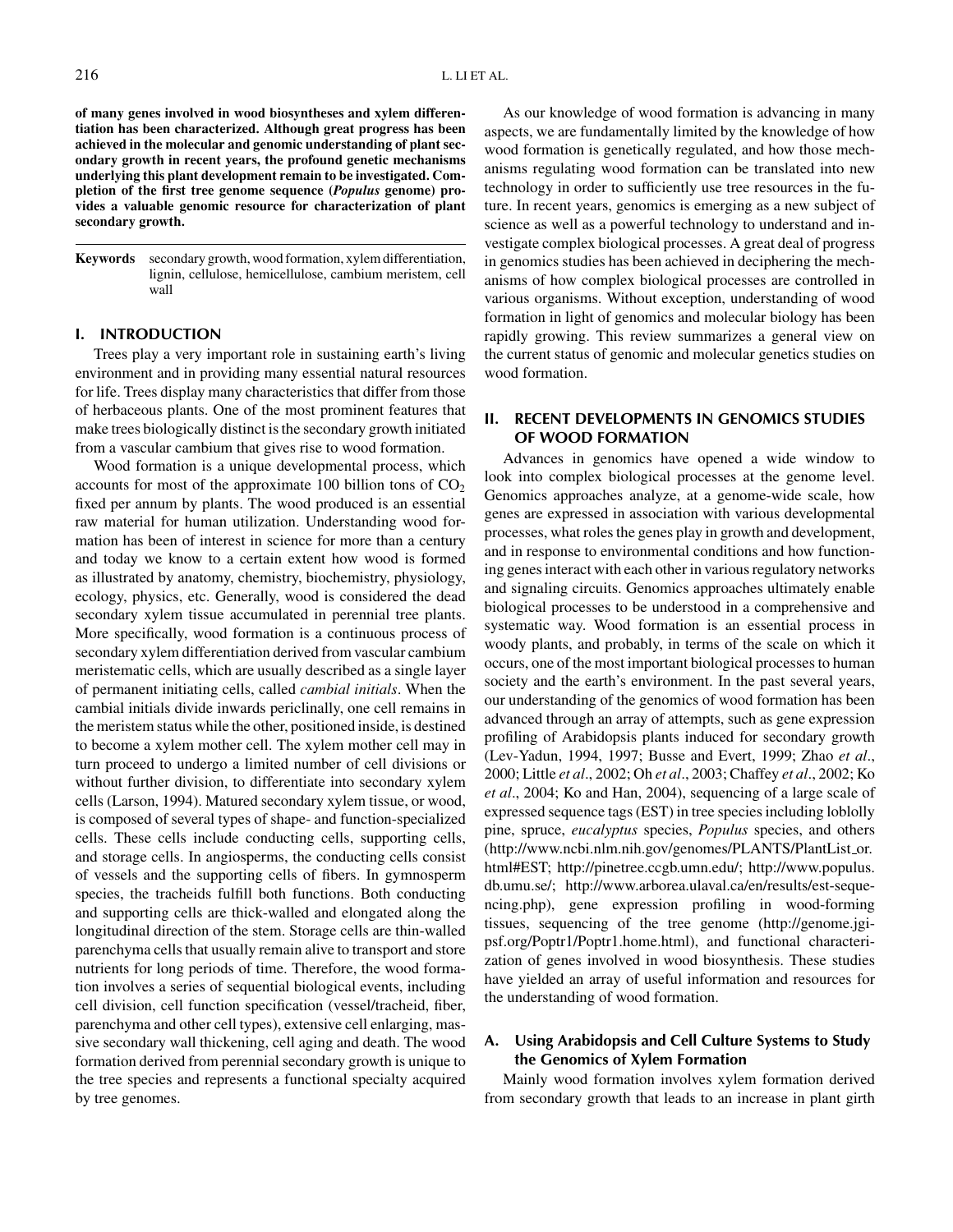through the activity of the vascular cambium. The secondary growth is different from primary growth that is initiated at apical meristems and gives rise to apical extension of plant body and differentiation of plant organs and tissues. The activities of apical meristems have been studied extensively (Fosket, 1994). In particular, by using Arabidopsis as the model system, many genes involved in regulating the identity and development of apical meristem cells have been characterized (see reviews by Leyser, 2001; Carles and Fletcher, 2003; Fleming, 2005; Jiang and Feldman, 2005). Although secondary growth is a different biological process from primary growth, some genetic mechanisms regulating the activities of apical meristem cells also may show analogies in regulating the vascular cambium activities for xylem development during wood formation (Groover, 2005). As Arabidopsis has been adopted as an excellent system for the study of various plant biological processes (Anderson and Roberts, 1998), attempts have also been made to study secondary growth in Arabidopsis plants because this herbaceous species, under a specific growing condition, can be induced to develop a growth that exhibits many characteristics similar to the secondary growth of tree species (Lev-Yadun, 1994; Ko *et al*., 2004). Furthermore, completion of the Arabidopsis genome sequence has laid a foundation for the genomics study of plant growth, development, and interactions with environmental factors. Thus, it is possible to use the Arabidopsis plant system for the study of some of the genetic mechanisms that underlie secondary growth.

Arabidopsis is naturally an herbaceous species lacking the perennial secondary growth inherent in woody plants. However, when the inflorescences are repeatedly removed during growing time or when the plant is grown under short day conditions, Arabidopsis can develop a stem growth that displays many characteristics similar to secondary growth, such as expansion of stem diameter. This induced secondary growth leads to the formation of a xylem structure in Arabidopsis stems which has an anatomical pattern similar to the secondary xylem in the stem of a hybrid poplar species (*Populus tremula* × *P. tremuloides*) (Chaffey *et al*., 2002). When the gene expression profiles in induced secondary xylem tissue and normal tissue were compared by microarray analysis using the 8.3 K Arabidopsis Genome Array (Affymetrix, Santa Clara, CA), Oh *et al*. (2003) found that 20 percent of the ∼8300 genes were differentially expressed. The promoter structures of the differentially expressed genes were investigated by computational analysis. In those promoter sequences eight putative *cis*-elements were commonly present in the genes that were upregulated in Arabidopsis induced secondary xylem tissue. In another experiment, using the Arabidopsis whole-transcriptome (23 K) GeneChip (Affymetrix), Ko *et al*. (2004) examined the alternation of gene expression profiles in Arabidopsis inflorescence stems during secondary xylem formation induced by cultural manipulation or artificial weight application. They identified 700 genes that were differentially expressed during the transition from primary growth to secondary growth. The expression of 79 of those 700 genes

increased 3-fold or higher, and among the 79 genes, the functions of 30 were involved in transcriptional regulation and signal transduction. Moreover, a number of auxin-modulating genes, including four auxin efflux carrier genes, four auxin influx carrier genes, ten *Aux/IAA* genes, and eighteen *ARF* genes, were differentially expressed in the induced secondary growth stem. In several studies, auxin was suggested as a factor involved in vascular cambium activities, xylem differentiation and vascular tissue development (Jacobs, 1952; Aloni, 1995; Sachs, 1981, 2000; Little *et al*., 2002; Ye, 2002). Genomic results indicating that the expression of auxin-modulating genes is associated with the transition from primary growth to secondary growth may provide a line of preliminary genetic information to further mechanistic investigations of how auxin regulates secondary growth.

Microarray analysis using the Arabidopsis 24 K GeneChip (Affymetrix) was applied to detect the difference of gene expression in isolated xylem, phloem-cambium, and nonvascular tissues from Arabidopsis hypocotyl segments (Zhao *et al*., 2005). In that study, significantly biased gene expressions were detected in various isolated tissues. Some genes were dominantly expressed in one tissue, xylem, phloem-cambium, or nonvascular tissue. Others were preferentially expressed in two type tissues, such as xylem/phloem-cambium, xylem/nonvascular, or phloem-cambium/nonvascular tissues. In addition, some genes, with known involvement in regulating primary meristem cells, were found to have a biased expression in the phloem-cambium tissue. Those included Class III *HD ZIP* and *KANADI* transcription factors genes, several members of the *G20-like*, *NAC*, *AP2*, *MADS*, and *MYB* transcription factor families.

In addition to already noted Arabidopsis studies, an *in vitro* zinnia cell culture system was established to study cell transdifferentiation from mesophyll cells into protoxylem- and metaxylem-like tracheary elements (Fukuda, 1997). There is a certain degree of similarity between this system and *in vivo* xylem differentiation regarding the processes of secondary cell wall thickening and biosynthesis. Therefore, this system has been used to study the gene expression related to secondary wall biosynthesis. During a 72–96-hour culture period, the zinnia cell transdifferentiation is divided into the following three stages: stage1 (first 24 hours), the functional dedifferentiation; stage 2 (second 24 hours), redifferentiation in the precursor of tracheary elements; stage 3 (next 24–48 hours), tracheary element maturation including secondary wall deposition and cell death. More than 8,000 zinnia cDNA clones were isolated from an equalized cDNA library prepared from cultured cells transdifferentiating into xylem cells. Microarray analysis using these cDNAs revealed several types of gene expression patterns. The genes, of which the expression was transiently induced in culture stage 3, included those related to cell-wall formation and degradation and programmed cell death (Demura *et al*., 2002).

As previously noted, Arabidopsis has been used as a model system to study the genomics of secondary growth when grown under particular growth conditions or treatments. The genomic information collected from the herbaceous Arabidopsis system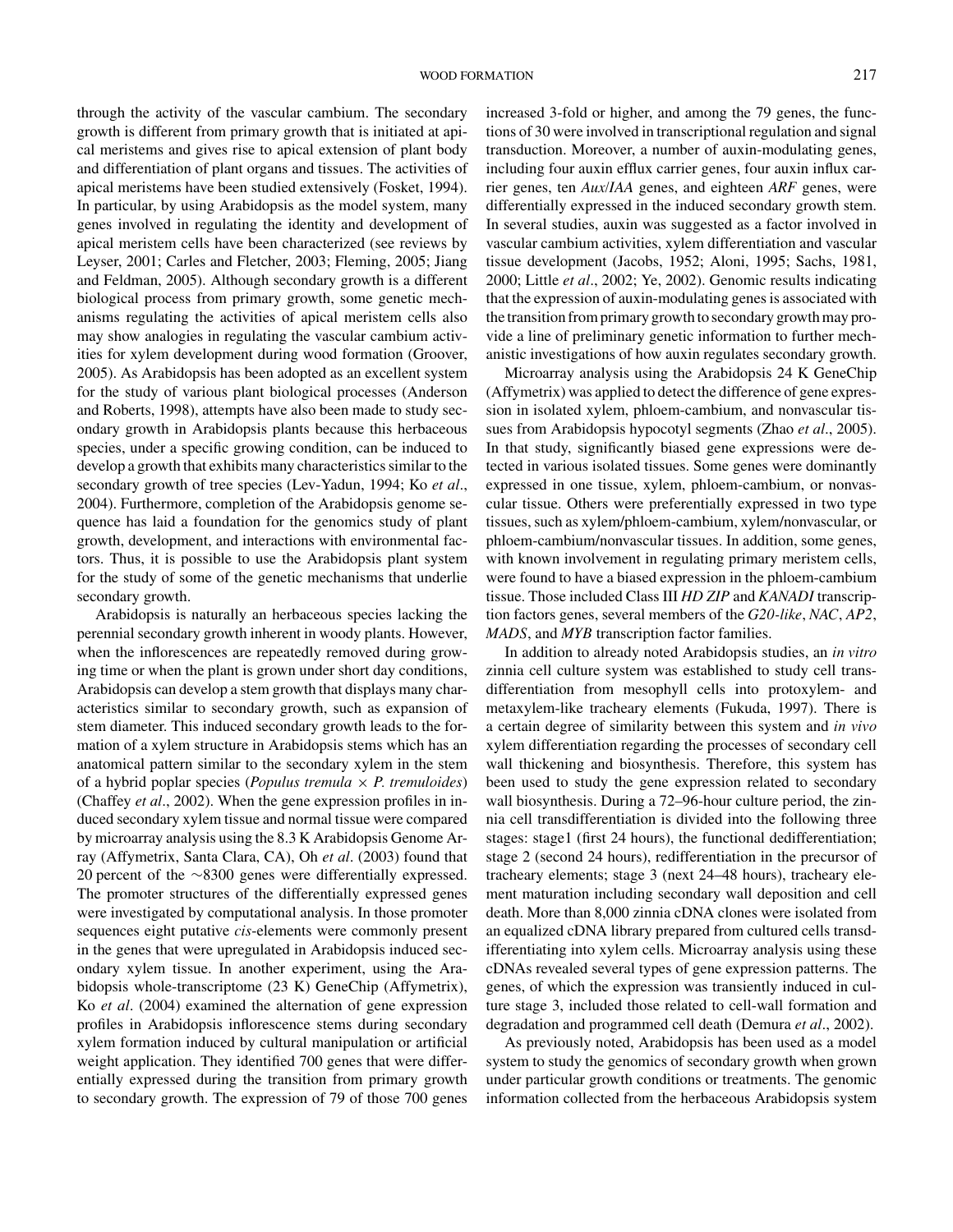provides a line of useful evidence for a general understanding of secondary growth process. However, there are apparent limitations in using this system to comprehensively dissect genomic mechanisms underlying the wood formation caused by natural secondary growth in woody plants (Taylor, 2002). In Arabidopsis stems with induced secondary growth, more layers of xylem cells can be differentiated. Certainly the molecular mechanisms regulating the xylem cell differentiating process could resemble in some degree those occurring in natural secondary growth. However, it is also noticeable that the difference between the induced secondary growth in herbaceous Arabidopsis and the natural secondary growth in woody plants is quite substantial. In woody plants, the secondary growth is initiated from meristematic cambium cells that retain perpetual cell dividing ability in entire lifetime. The secondary growth involves a series of sequential processes from cell division, cell fate termination, cell differentiation, to cell death and cell activity preservation, representing a developmental process beginning with cambial initials and eventually leading to well-organized secondary tissues. The specialized tissues serve many functions in the life of trees, such as nutrient and water conduction, mechanical support, and nutrient and chemical storage. In matured secondary xylem tissue it is remarkable that the ray parenchyma cells can stay alive for a long period of time. Moreover, the secondary growth is determined and regulated by many genetic and environmental factors. For example, mainly tracheid elements were differentiated in gymnosperm plants whereas vessel and fiber cells developed in angiosperm species. Secondary growth displays an annual cycling pattern starting with activation of vascular cambium in the beginning of the growing season and stalling with dormancy of the cambium at the end of the season. In order to systematically understand the process and regulation of plant secondary growth, a wood plant system is required in addition to use of herbaceous Arabidopsis model plants.

#### **B. EST Information in Wood Formation**

An expressed sequence tag (EST) database is a collection of short cDNA sequences reverse-transcribed from mRNAs expressed in a specific organism or tissues. A great deal of effort in the past several years has been invested in collecting EST information because these sequences represent the expressed products of the genes functioning in certain tissues under specific conditions. When expressed gene information is collected during wood formation, it provides profiling information to depict a genomic picture of how wood is formed. To date, the EST information has been collected from a number of tree species, especially in wood-forming tissues. Listed in Table 1 is the EST information currently available to the public from tree species, including trees for wood material production and fruit products. In loblolly pine, EST sequences were collected from many tissue-specific cDNA libraries, including root, stem, shoot tip, needle (Laboratory for Genomics and Bioinformatics, Department of Plant Biology, The University of Georgia),

TABLE 1 The EST sequence information from tree species

| Species                                               | Number of<br><b>ESTs</b> |
|-------------------------------------------------------|--------------------------|
| Pinus taeda                                           | 314,535                  |
| Malus $\times$ domestica                              | 197,774                  |
| Picea glauca                                          | 104,305                  |
| Citrus sinensis                                       | 94,895                   |
| Populus tremula $\times$ Populus tremuloides          | 76,160                   |
| Populus trichocarpa                                   | 58,146                   |
| Populus tremula                                       | 37,313                   |
| Populus trichocarpa $\times$ Populus deltoides        | 33,134                   |
| Poncirus trifoliata                                   | 28,861                   |
| Picea engelmannii $\times$ Picea sitchensis           | 28,170                   |
| Prunus persica                                        | 21,873                   |
| Pinus pinaster                                        | 18,254                   |
| Populus nigra                                         | 15,257                   |
| Populus deltoides                                     | 14,656                   |
| Populus trichocarpa $\times$ Populus nigra            | 14,281                   |
| Citrus clementina                                     | 13,942                   |
| Populus euphratica                                    | 13,903                   |
| Populus tremuloides                                   | 12,813                   |
| Populus $\times$ canescens                            | 10,446                   |
| Populus euramericana                                  | 10,157                   |
| Citrus $\times$ paradisi $\times$ Poncirus trifoliata | 8,064                    |
| Populus alba $\times$ Populus tremula var.            | 7,595                    |
| glandulosa                                            |                          |
| Ginkgo biloba                                         | 6,254                    |
| Citrus aurantium                                      | 5,127                    |
| $Citrus \times paradisi$                              | 4,856                    |
| Prunus dulcis                                         | 3,864                    |
| Citrus reticulata                                     | 3,735                    |

embryo (Plant Genomics Group, The Institute for Genomic Research), pollen cone, and xylem (Forest Biotechnology Group, North Carolina State University). There have also been banked abundant EST sequences from *Populus* species and tissues, such as PopulusDB (http://www.populus.db.umu.se) that was built with 121,495 *Populus* EST-sequences collected from 19 cDNA libraries. The sequences represent 24,658 expressed genes from a *Populus* genome, including 11,891 contigs and 12,767 singletons.

Generally homologous genes from different plant species can be assigned a same gene name. Currently, the annotation of tree EST sequences is primarily based on the sequence homology comparison against Arabidopsis gene information. These analyses are able to annotate most EST sequences collected from a tree species. In loblolly pine ESTs, about 90% of the contigs can find apparent homologs in the Arabidopsis sequence, as does a similar percentage of ESTs in *Populus* ESTs (Kirst *et al*., 2003; Sterky *et al*., 1998, 2004). Meanwhile, there exist some ESTs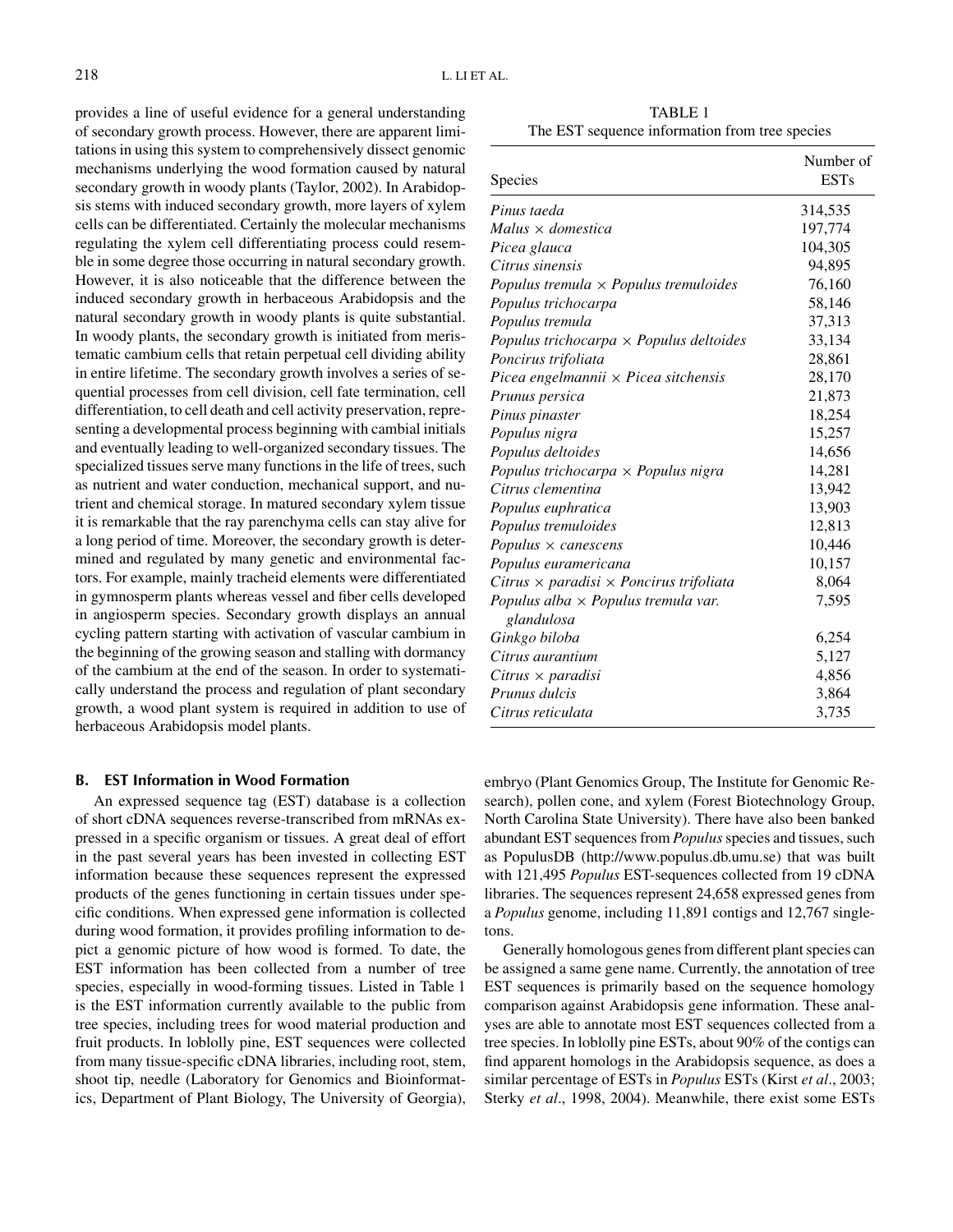from tree species for which researchers have been unable to find homologous genes in the model species. The gene function of those ESTs is usually classified as unknown. The sequence similarity or difference between tree species and Arabidopsis has two significant implications. For many biological phenomena, the mechanisms revealed by using an Arabidopsis model system can be applicable to tree species as the same gene may function similarly. On the other hand, the absence of apparent homolog in Arabidopsis for some genes in trees may indicate specialization in tree genomes. Thus, the genomic characterization of those nonhomologous genes could lead to insights into the answer of why the tree is different from Arabidopsis.

#### *1. Gene Expression in Wood Formation*

To investigate the genomics of wood formation, gene expression profiles during secondary xylem differentiation have been reported from several laboratories. As the EST sequences from tree species become available, tree-specific cDNA microarrays can be printed for probing the transcripts during wood formation. In a hybrid aspen species, *P. tremula*  $\times$  *P. tremuloides*, a set of 2085 genes was selected from 2995 unigene clones and was printed on an array (Hertzberg *et al*., 2001). The cDNA array was used to screen the gene expression in differentiating xylem tissue undergoing various stages of wood formation. Samples were collected by micro-sectioning of the vascular cambium and developing xylem zones representing a series of wood-forming stages from meristematic cells, to early cell expansion, to late cell expansion, to secondary wall formation and finally to late cell maturation. The microarray profiling analysis indicated that the gene expression is under strict developmental stage-specific transcriptional regulation. The genes encoding lignin and cellulose biosynthetic enzymes as well as a number of transcription factors are particularly expressed in the secondary wall formation stage. The stage-specific expression was further demonstrated recently in a high-resolution transcript profile. Schrader *et al*. (2004) studied the gene expression map in poplar wood-forming tissue. From the zone of the vascular cambium to the area of matured xylem cells, the wood-forming tissue was serially sampled in 20  $\mu$ m thick section. The expressed genes in each section were measured using a POP1 poplar cDNA array that included more than 13,000 unique genes assembled from hybrid aspen ESTs. The expression of a number of specific genes was found to be associated with various wood-forming stages from cambium meristem cell division, cell expansion, to cell differentiation. In the cambial zone, Ptt*CLV1*, Ptt*KnOX* and Ptt*ANT* are specifically expressed. As these gene homologs are known for the involvement of apical meristem cell regulation in Arabidopsis (Brand *et al*., 2000; Nakajima and Benfey, 2002; Schoof *et al*., 2000), it is likely that the regulatory molecular networks in apical meristem cells may also be similarly present in cambium meristem cells. A set of genes was found to be associated with cambial cell division. The expression of the Ptt*CYCA1*, Ptt*CDKB2*, Ptt*CYCD3*, Ptt*CKS1* and Ptt*DP-E2F-like* genes is remarkably increased in the dividing vascular cambium zone.

The EST information from loblolly pine has been another valuable genomic resource for studying the wood formation in gymnosperm species that have a wood structure that differs from angiosperm wood, such as *Populus*. Utilizing pine cDNA microarray analysis, a list of candidate genes that may play significant roles in cell wall formation in differentiating pine secondary xylem was identified. Some of these genes seem to be specific to pine, whereas others also occur in model plants, such as Arabidopsis (Allona *et al*., 1998; Whetten *et al*., 2001; Kirst *et al*., 2003). In a detailed analysis of gene expression, the cDNAs that encode six cell wall-associated proteins and a phytocyanin-homologous gene were identified from developing xylem of loblolly pine. The six cell wall-associated proteins include three encoding putative loblolly pine arabinogalactan proteins (AGPs): one was related to the proline-rich protein group, and the other two were related to the glycine-rich protein group and the mussel adhesive protein. All but one of the genes was highly expressed in vascular tissues (Zhang *et al*., 2003). In another study, serial analysis of gene expression (SAGE) was used to quantify gene expression in developing xylem from loblolly pine. According to the results, over 85,000 SAGE tags representing a maximum of 27,398 expressed genes were examined from the developing xylem of the upper trunk, and more than 65,000 tags, representing a maximum of 25,983 expressed genes, were analyzed from the lower trunk. A total of 150,855 tags, representing a maximum of 42,641 different genes, were cataloged in developing xylem (Lorenz and Dean, 2002). The SAGE study provides another line of gene expression information for pine wood formation. Because of short SAGE tags and unavailable pine genome sequence, it is a challenge to fully interpret the results into functioning gene information.

When gene expression during wood formation is profiled, a notable characteristic is the detection of the genes of which the expression is particularly associated with the late differentiation stages, including secondary wall biosynthesis and cell death. The final developing stage in wood formation is cell death after xylem cell maturation. The genes expressed in the late stage of xylem cell development include those functioning in the programmed cell death process. In *Populus*, an EST library from the woody tissues of hybrid aspen (*P. tremula* × *P. tremuloides* T89) stems was constructed (Sterky *et al*., 2004). The woody tissues used for the library construction mainly included the xylem cells with fully developed cell walls. A total of 4,867 EST sequences with an average length of 548 bp were collected from the library. The EST analysis indicated that a large number of previously unidentified transcripts are found in the woody tissue library, suggesting a possibility that the gene function of the newly identified ESTs is related to the late stage of wood formation, such as xylem cell death. In microarray analyses using a *Populus* 25K cDNA array, Moreau *et al*. (2005) further identified two novel extracellular serine proteases, nodulin-like proteins, and an *Arabidopsis thaliana* OPEN STOMATA 1 (*AtOST1*) homolog that could be involved in signaling xylem-cell death. Similarly, in the stage 3 of the *Zinnia* tracheary element culture system, 12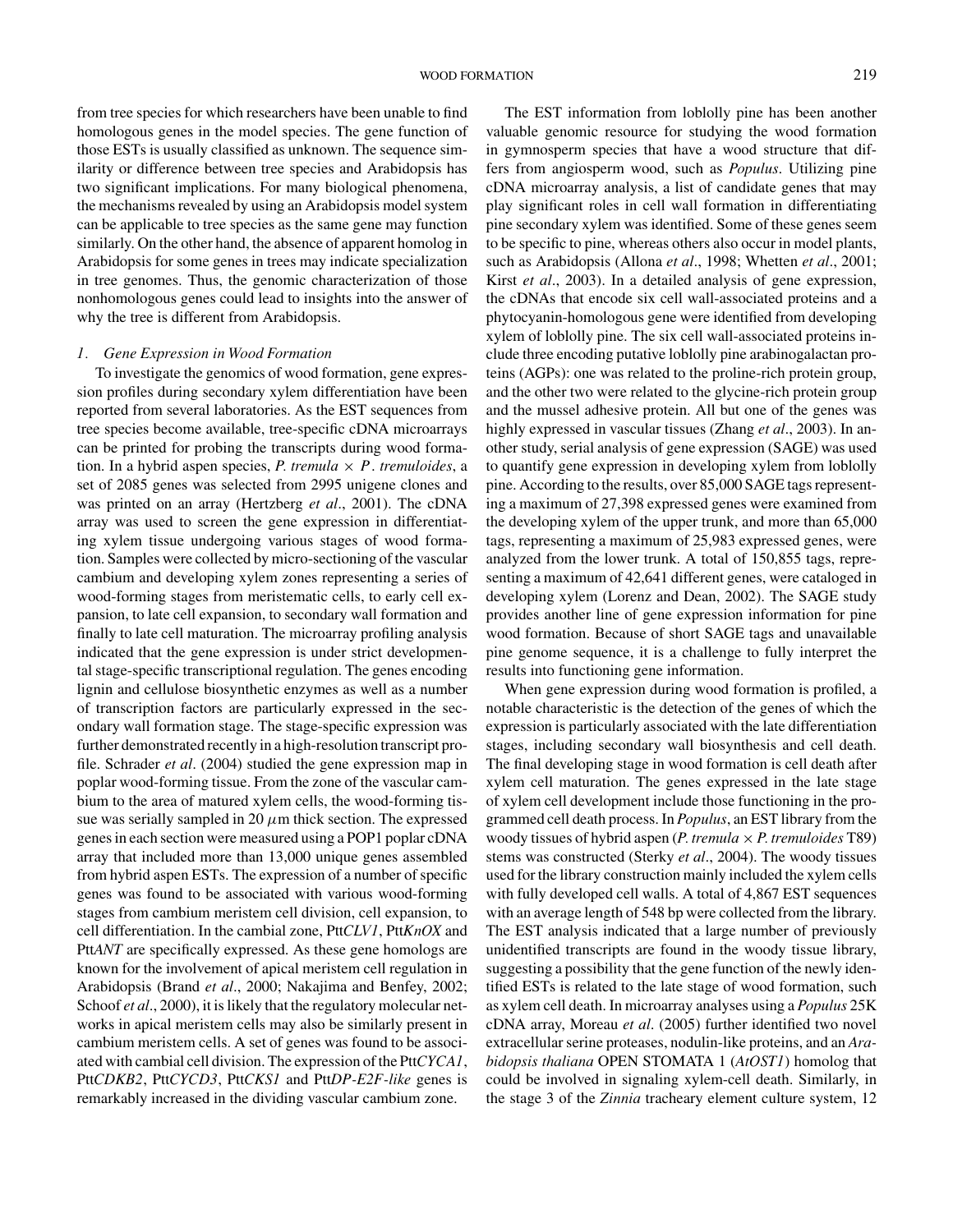genes encoding proteases, nucleases, or lipases were identified for playing a role in the cell death process (Demura *et al*., 2002).

In attempts to understand wood formation, studies using Arabidopsis plants, and zinnia *in vitro* cell cultures and tree developing xylem tissues have yielded large amounts of gene expression data related to xylem cell differentiation and secondary wall biosynthesis. Many of the highly expressed genes displayed a similar pattern in association with cell wall thickening in the three systems. These genes include *HD-ZIP III* and other transcription factor genes, many of the monolignol biosynthesis genes, and many of the cellulose biosynthase genes. It appears that the function of the common genes is mainly associated with "housekeeping" metabolisms in the downstream process of the cell differentiation (Hertzberg *et al*., 2001; Demura *et al*., 2002; Oh *et al*., 2003; Ko *et al*., 2004; Ko and Han, 2004; Schrader *et al*., 2004; Ehlting *et al*., 2005). Wood formation is initiated from early cell division at a specific tissue location and goes through a series of developing processes to become matured xylem tissue. Many specific genes can certainly be required for the early developing processes. Thus, further and more detailed investigations about the upstream processes are needed to elucidate the full genomic map of the entire wood formation process.

## *2. Wood Properties Regulated by Gene Expression*

Wood formation can be regulated by various environmental conditions, yielding the development of characteristic woods with different wood features or properties. Thus, detection of how gene expression is responsive to environmental conditions in the course of wood formation should provide insightful clues about genetic regulation of wood properties. Trees develop "reaction wood" when they suffer from mechanical stress or weight loads generated by, for example, wind and gravity (Sinnott, 1952; Barnett, 1981; Timell, 1986). Reaction wood, namely tension wood, is developed at the upper side of leaning stems or branches in angiosperm trees. The tension wood contains very high cellulose and low lignin. In gymnosperm trees, another type of reaction wood, compression wood is formed at the lower side of leaning stems or branches to react against mechanical stress (Scurfield, 1973; Timell, 1986; Pilate *et al*., 2004a, 2004b).

Gene expression profiles have been studied in the formation of reaction wood in pine (Whetten *et al.*, 2001), poplar (Déjardin *et al*., 2004; Sterky *et al*., 2004), and *Eucalyptus* (Paux *et al*., 2005). A total of 5,723 ESTs were cloned from a *P. tremula*  $\times$ *P. tremuloides* T89 tension wood cDNA library and a total of 10,062 ESTs were cloned from bent *P. tremula* × *P.alba* trees. Analysis of the ESTs cloned from *P. tremula* × *P.alba* trees indicated that five clusters of arabinogalactan proteins, one sucrose synthase and one fructokinase are specific or overexpressed in tension wood. Moreover, using cDNA array analysis, transcript abundance of the 231 genes that are known with preferential expression in differentiating *Eucalyptus* xylem was examined in the course of artificial mechanical stress from 6 hrs to 1 wk. Among them, 196 genes were differentially regulated between control and bent trees. Moreover, some of the differentially regulated genes showed expression patterns in association with the changes of secondary cell wall structure and composition.

Secondary growth in trees is annually regulated by seasonal changes, which leads to the formation of two kinds of wood with distinctive structure and chemical compositions. One is named earlywood, which forms in early growing season, and the other is latewood formed in late growing season. The size of the cells in latewood is usually smaller and its cell wall is thicker as compared with early wood. The content of hemicellulose is significantly higher and lignin content is much lower in latewood than in earlywood (Sewell *et al*., 2002). Using cDNA microarrays that contained 2171 EST cDNA probes selected from loblolly pine xylem cDNA libraries and a shoot tip library, the seasonal variation of gene expression for loblolly pine was recently analyzed (Yang and Loopstra, 2005). The results indicated that the gene expression profiles were different between earlywood and latewood, and this expression difference varied among trees from two seed sources.

Sapwood and heartwood are two different regions in the trunk wood of most tree species. Sapwood is the outermost portion of the xylem tissue and contains living cells, which may conduct sap (water, solutes, and gases) and serve as a reservoir for water, energy, minerals, and solutes. Heartwood is defined as the "dead" central core of the woody axis, which provides passive support to the tree. Gene expression was examined across the stems of 10-year-old *Robinia pseudoacacia* trees (Yang *et al*., 2004). From the samples collected from bark, sapwood, and sapwood-to-heartwood transition zone tissues, a total of 2915 ESTs were cloned and analyzed (Yang *et al*., 2003). Among them, 1304 ESTs matched previously sequenced genes and 909 had significant homology to known genes. Microarray analysis of the EST clones showed that a gene encoding sugar transport had the highest expression in the sapwood, whereas those genes related to flavonoid biosynthesis were upregulated in the sapwood-heartwood transition zone. In another experiment using the same arrays, gene expression profiles in the transition zone were found to display seasonal changes (Yang *et al*., 2004). A group of 293 genes including more than 50% of the secondary and hormone metabolism-related genes on the arrays were found to be upregulated in the summer.

#### **C. Genome Sequence of Tree Species**

In the past dozen or so years, a great deal of effort has been devoted to genome sequencing for various organisms. After the first plant genome, the Arabidopsis genome, was sequenced, genome sequencing was undertaken for a number of other plant species. Since trees exhibit many unique characters that are lacking in herbaceous species, a tree genome sequence is required to better understand tree biology as well as comparative genomics (Taylor, 2002). *Populus*, a genus of tree species, has a wide natural distribution and significant ecological and economic value. Many *Populus* species are intensively studied in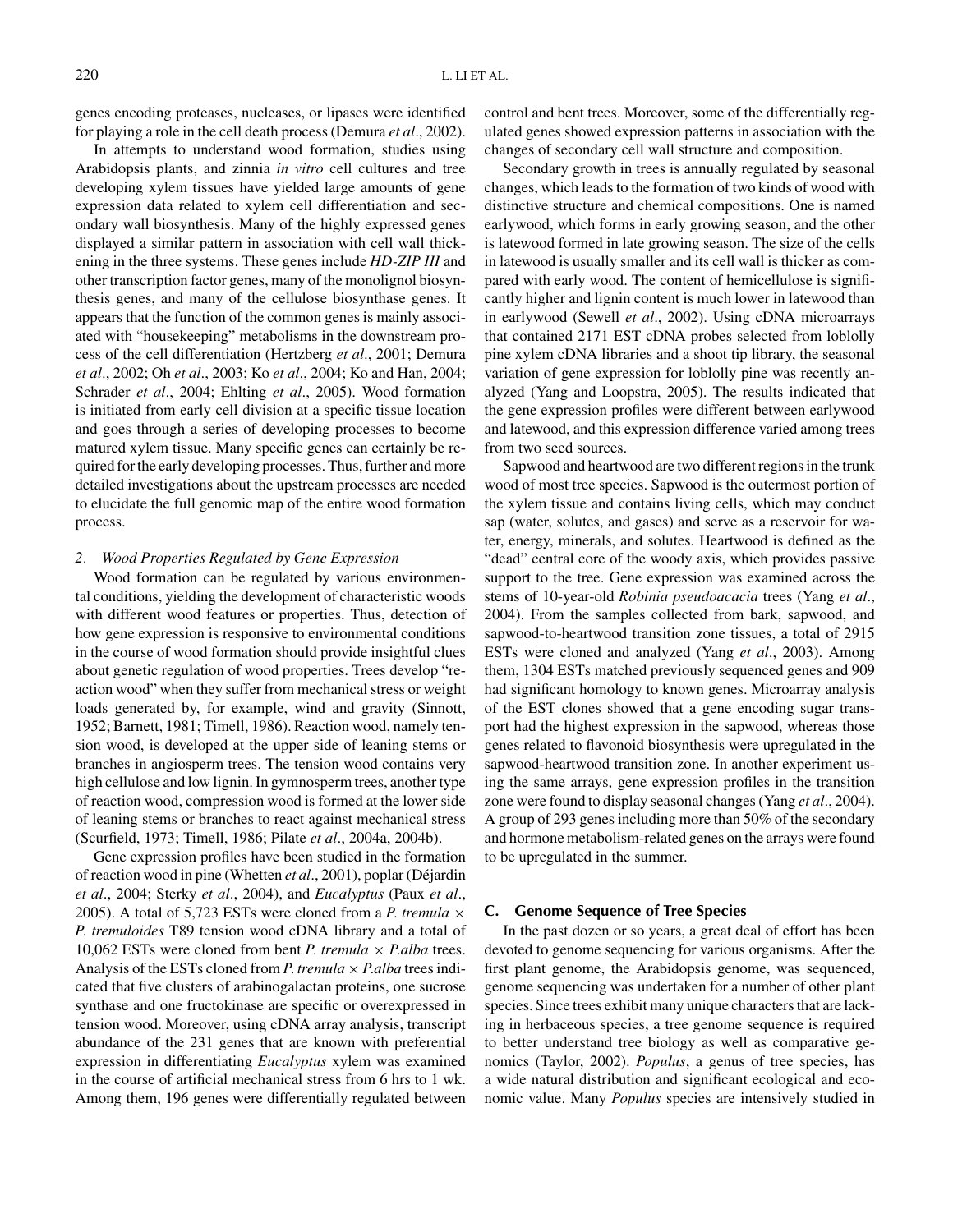genetics and forestry around the world (Stettler *et al*., 1996). *Populus* usually has a relative small genome and takes a short period of time to reach sexual maturity. *Populus* species are also easy to vegetatively propagate and are amenable to tissue culture and genetic transformation. Due to these desirable characters, a species, *Populus trichocarpa*, has been selected for the full genome sequencing; and the approximately 480 million-base-pairs genome has been sequenced 7.5X in depth through a collaborative effort led by the U.S. Department of Energy Joint Genome Institute (JGI). Currently the wholegenome shotgun sequence data is publicly accessible at the website of http://genome.jgi-psf.org/Poptr1/Poptr1.home.html. The genome sequence has so far been partially assembled into contigs and scaffolds. A total of 58,036 gene models have been predicted. Although further effort is required to have the genome sequence completely assembled, the availability of the tree genome sequence opens a wide window to study tree biology as well as wood formation.

In addition to *Populus* genome sequencing, *Eucalyptus*, another important tree genus for fiber material production, has been targeted for genome sequence-decoding. The genome of most *Eucalyptus* species is estimated to be about 600 Mbp on 11 chromosomes. Collaborative efforts from several institutions have been initiated to sequence a *Eucalyptus* genome. Some information about this effort can be found at the website http://www.ieugc.up.ac.za/.

# **III. FUNCTIONING GENE TOOLBOX FOR THE BIOSYNTHESES OF WOOD FORMATION**

As the genomic information about wood formation is accumulating, the functional characterization of the gene toolbox involved in this process has achieved a great deal of progress in recent years. Wood formation includes many enormously active biosynthetic processes during secondary wall thickening, such as cellulose, lignin and hemicellulsoe biosynthesis. Basically, these three polymers consist of more than 95% of the wood's dry weight. Clearly their biosynthesis is the metabolic center in wood formation. Thus, the main efforts on the functional characterization of wood formation genes have been related to cellulose, lignin, and hemicellulose biosynthesis.

#### **A. Lignin Biosynthesis**

In past 15 or so years, there has been a great deal of interest in cloning and characterization of the genes controlling monolignol biosynthesis in order to clarify monolignol biosynthetic pathways in trees and other plants. There have been a number of reviews about the advancements of monolignol biosynthesis pathways in plants (see reviews by Whetten and Sederoff, 1995; Whetten *et al*., 1998; Humphreys and Chapple, 2002, Boerjan *et al*., 2003). As enormous variation in lignin content and composition is observed among plant species, tissues, cell types, and even in development stages and environmental conditions, data from the studies using different plant materials display many

agreements as well as certain disagreements. Thus, it is debatable whether lignin biosynthesis in all plants follows the exact same pathway or not. To date, most of the genes for monolignol biosynthesis have been known and characterized in various plant species. Figure 1 provides a summarized picture of the main and possible monolignol biosynthesis pathways of wood formation in trees.

## *1. PAL*

Generally, monolignol biosynthesis is considered to start from phenylalanine. The enzyme, phenylalanine ammonia– lyase (PAL) (E.C.4.3.1.5), that catalyzes the conversion of phenylalanine to trans-cinnamic acid, is thought to be the initial step towards monolignol biosynthesis and other phenolic secondary metabolisms derived from primary metabolism. Genes encoding *PAL* have been studied extensively in many plant species, such as various *Populus* species (Osakabe *et al*., 1995; Kao *et al*., 2002), loblolly pine (Whetten and Sederoff, 1991), and many other plant species (Jones, 1984; Ohl *et al*., 1990; Leyva *et al*., 1992; Bate *et al*., 1994; Hatton *et al*., 1995; Kumar and Ellis, 2001). *PAL* exists as a multiple member gene family and the individual members can be involved in different metabolic pathways as suggested by their expression patterns in association with certain secondary compounds accumulated in specific tissue or developmental stage. For example, two *PAL* genes were cloned from quaking aspen and their expression suggested that one is associated with condensed tannin metabolism and the other is involved in monlignol biosynthesis (Kao *et al*., 2002). In the Arabidopsis genome, four *PAL* genes were identified and could be phylogenetically classified into two groups based on sequence similarity (Raes *et al*., 2003). The biochemical activity of all known PALs is verified to specifically catalyze deamination of phenylalanine, but the genetic and physiological function may vary among different *PAL* gene members. The expression of *PAL* genetic function is controlled by various genetic circuits and signaling pathways. The *cis*-element structures in *PAL* gene promoters can be part of the molecular circuit that directs a variety of the *PAL* genetic and physiological functions. In some *PAL* promoters, conserved AC *cis*-elements are identified for regulating the specific expression of the phenylpropanoid genes related to monolignol biosynthesis in the vascular tissues. In other *PAL* member promoters, the *cis*-elements of A box, H box, and G box are found (Cramer *et al*., 1989; Lois *et al*., 1989; Osakabe *et al*., 1995; Leyva *et al*., 1992; Raes *et al*., 2003). Many *cis*-elements have been identified in various members of the *PAL* gene family, however, the function of the *cis*-elements and associated molecular network that regulates the expression of *PAL* gene family for various metabolic pathways remains to be studied.

## *2. C4H*

The conversion of cinnamate to *p*-coumarate is catalyzed by cinamate 4-hydroxylase (*C4H*). *C4H* is a cytochrome P450 dependent monooxygenase, belonging to the *CYP73* family.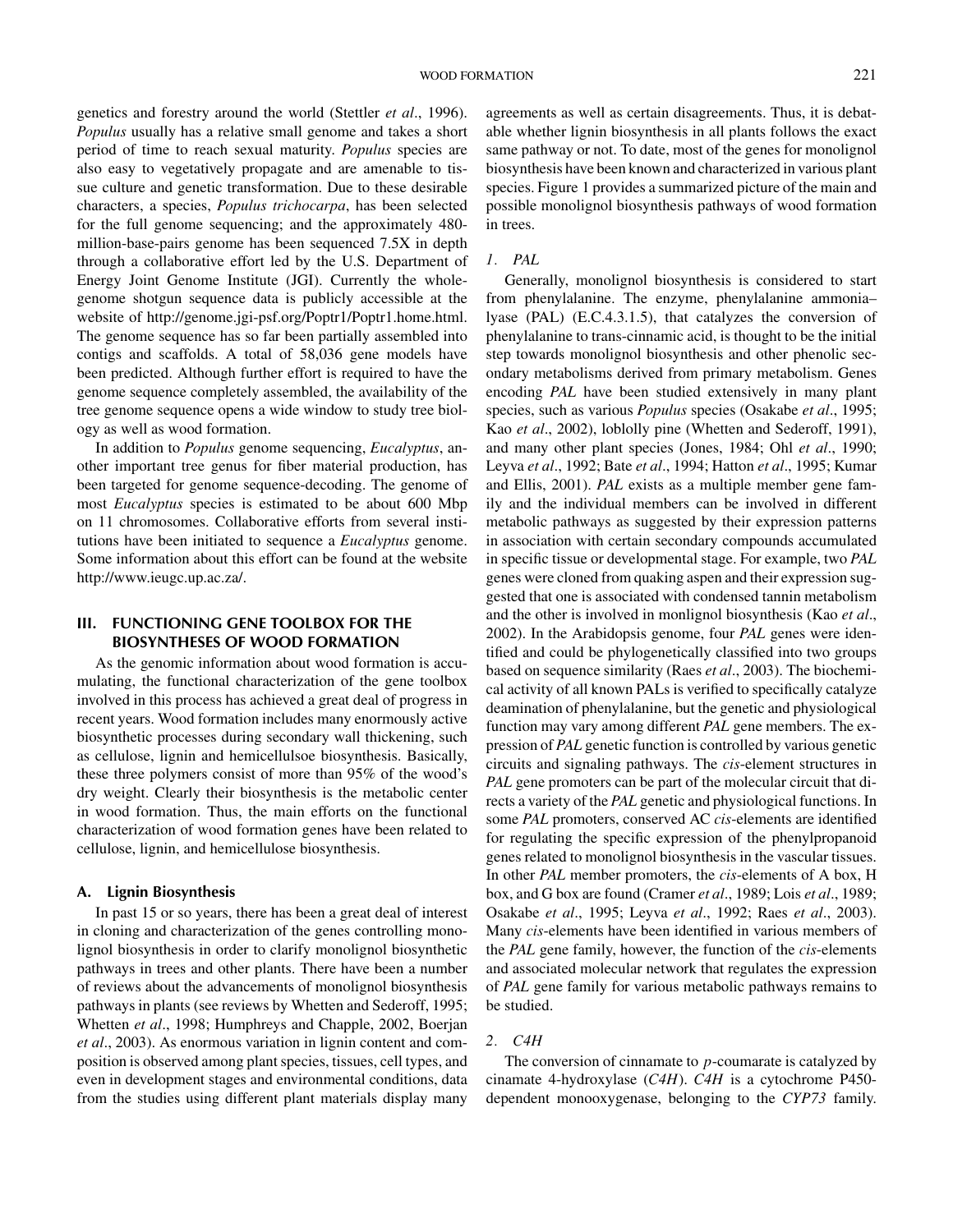

FIG. 1. An overview of the monolignol biosynthesis pathways of wood formation in trees. The main pathways are indicated in solid line arrows and possible pathways in dotted line arrows. PAL, phenylalanine ammonia-lyase; C4H, cinnamic acid 4-hydroxylase; C3H, *p*-coumarate 3-hydroxylase; CST, hydroxycinnamoyl-CoA:shikimate hydroxycinnamoyltransferase; 4CL, 4-coumaroyl-CoA 3-hydroxylase; CCoAOMT, caffeoyl-CoA *O*-methyltransferase; CCR, cinnamoyl coenzyme A reductase; CAld5H, coniferyl aldehyde 5-hydroxylase; AldOMT, 5-hydroxyconiferyl aldehyde *O*-methyltransferase; CAD, cinnamyl alcohol dehydrogenase; SAD, sinapyl alcohol dehydrogenase.

*C4H* was the first plant P450 gene with its biochemical function characterized in yeast expressed recombinant protein (Teutsch *et al*., 1993; Urban *et al*., 1994, 1997). Similar to PAL, *C4H* is thought to be involved in a number of secondary metabolism pathways in addition to monolignol biosynthesis as*p*-coumarate is an intermediate for biosynthesis of many

secondary compounds (Croteau *et al*., 2000). Multiple*C4H* gene members are identified in many plant species; however, only one *C4H* is known in the Arabidopsis genome (Raes *et al*., 2003). The expression study of two *C4H* members in quaking aspen indicated that one is strongly expressed in developing xylem tissues and the other is more active in leaf and young shoot tissues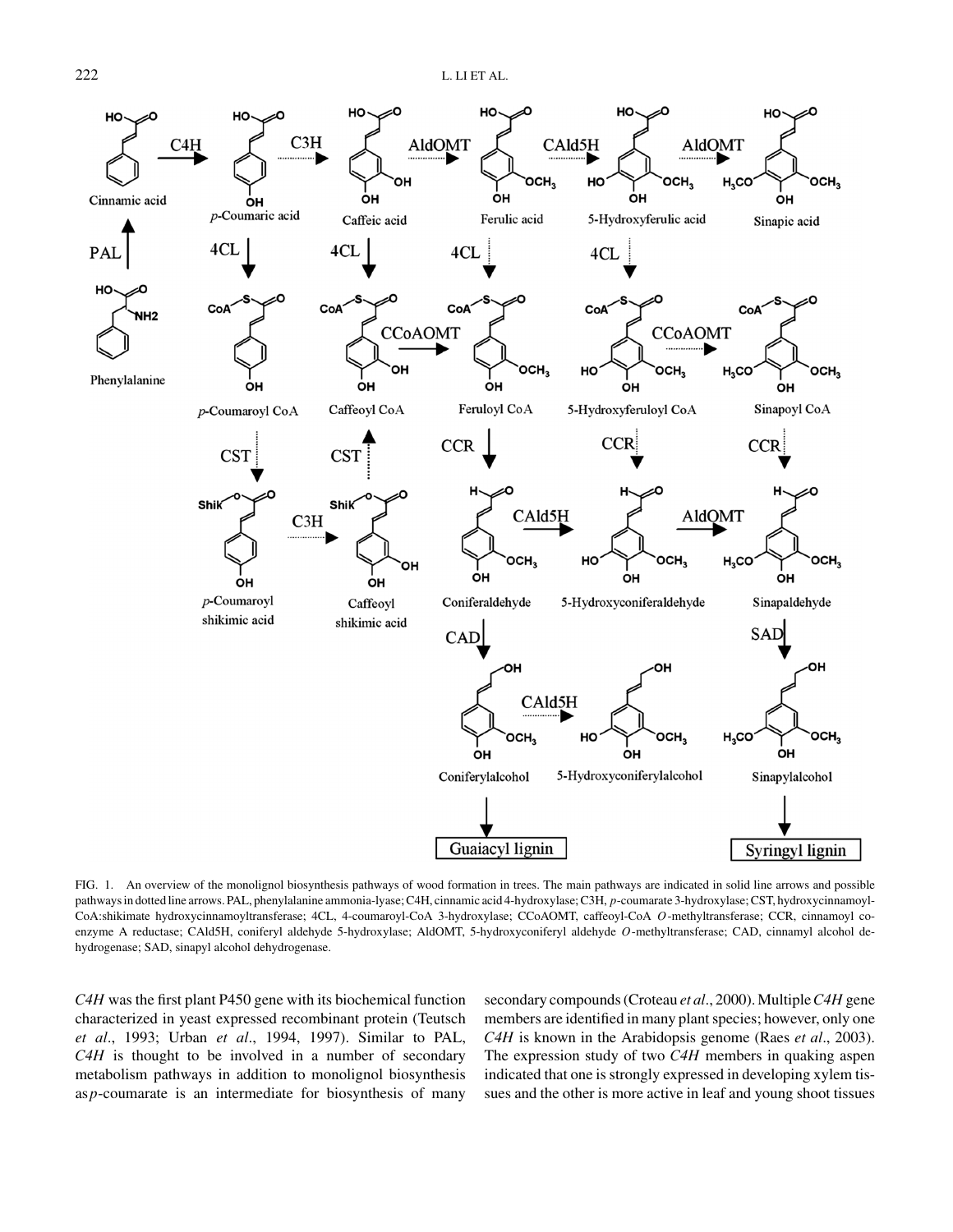(unpublished data, Li, Chiang and co-workers). In other species, *C4H* is expressed in a variety of tissues and the expression can be also induced by wounding, light, pathogen attacks and other biotic and abiotic stimuli (Bell-Lelong *et al*., 1997; Raes *et al*., 2003). As the biochemical reaction mediated by *C4H* consecutively follows the reaction that PAL catalyzes, *C4H* and PAL may form an enzyme complex in cells to channel the metabolic flux through the two neighboring reactions (Czichi and Kindl, 1975; Achnine *et al*., 2004). Although the *C4H* is well illustrated for its biochemical function and plays a role in different metabolic pathways which occur in various tissues or cells, the mechanisms that regulate the genetic function of *C4H* gene and its family members are yet unknown.

#### *3. C3H*

Although most of the genes encoding the enzymes for the biochemical reaction of each step in the monolignol biosynthesis pathways have been well characterized, the gene for the enzyme that catalyzes *p*-coumarate 3-hydroxylation (*C3H*) is still not fully confirmed. Early biochemical evidence suggested that the reaction is catalyzed by a nonspecific phenolase (EC1.10.3.1), but that suggestion did not receive much support in other studies (Stafford and Dresler, 1972; Boniwell and Butt, 1986; Kojima and Takeuchi, 1989; also see a review by Petersen *et al*. 1999). Recently, an alternative pathway was proposed based on the enzyme activity of *CYP98A3* gene from Arabidopsis (Schoch *et al*., 2001; Franke *et al*., 2002; Nair *et al*., 2002). The proposed alternative suggested that the hydroxylation at the 3 position of the aromatic ring of cinnamic acid does not directly occur on *p*-coumarate, instead, *p*-coumarate is first converted to *p*-coumaroyl CoA ester by 4-cinnamoyl-CoA ligase (4CL), then the CoA ester group of *p*-coumaroyl CoA is exchanged by hydroxycinnamoyl-CoA:shikimate hydroxycinnamoyltransferase (CST) to form *p*-coumaroyl shikimic acid which serves as a substrate of *C3H* to produce caffeoyl shikimic acid. Subsequently caffeoyl shikimic acid reverts back to caffeoyl CoA to push metabolism towards the biosynthesis of monolignols. In trees, a *CYP98* cDNA was cloned from sweetgum and aspen (Osakabe *et al*., 1999), but the postulated genetic and biochemical function in monolignol biosynthesis has not been demonstrated for its role in wood formation.

## *4. 4CL*

Both genetic and biochemical functions of 4-Coumarate Coenzyme A ligase (*4CL*) genes have been clearly demonstrated in association with monolignol biosynthesis (reviewed by Lewis and Yamamoto, 1990; Lee *et al*., 1997; Hu *et al*., 1998, 1999; Harding *et al*., 2002). *4CL* genes usually exist as a family of multiple members in many species. However, different expression patterns of *4CL* members are found in herbaceous and tree species. Four *4CL* genes were detected in the Arabidopsis genome and the expression of each member was regulated differentially in tissues and development stages (Raes *et al*., 2003). In aspen trees, two *4CL* genes were cloned and

their expression was clearly distinct, with one in epidermal and leaf tissue and the other specifically in developing xylem tissue (Hu *et al*., 1998; Harding *et al*., 2002). Furthermore, the enzymatic activities of *4CL* members from aspen, loblolly pine, tobacco, soybean, Arabidopsis, and many other species were found to have distinct substrate specificities (Voo *et al*., 1995; Zhang and Chiang, 1997; Hu *et al*., 1998; Lindermayr *et al*., 2003; Schneider *et al*., 2003; Hamberger and Hahlbrock, 2004). Whether the substrate specificity of the *4CL* members relates to different metabolic pathways is unknown. On the other hand, in lignifying tissue, the 4CL enzyme is able to catalyze a variety of cinnamic acid derivatives *in vitro*. Are those substrates factual intermediates of monolignol biosynthesis pathways? From a metabolic economy point of view, however, it is not biologically efficient for lignin biosynthesis *in vivo* to wander through multiple routes in strongly lignifying tissues such as wood formation. Instead a mainstream of the pathway may exist. But it is still unclear which substrate acts as the factual intermediate *in vivo* for the mainstream pathway. As the *4CL* catalytic kinetics vary among species, it is also likely that the mainstream pathway mediated by *4CL* may not be exactly the same in all plant species or tissues. Nevertheless, monolignol biosynthesis is tightly controlled by *4CL*. Suppression of *4CL* expression through antisense technology has repeatedly demonstrated the effectiveness of reducing total lignin content in tree xylem tissue and in other plants (Lee *et al*., 1997; Hu *et al*., 1999; Li *et al*., 2003). In aspen, suppression of *4CL* expression led to more than 55% lignin reduction in wood. Thus, technology aimed at *4CL* suppression could be applied to plant genetic modification for better fiber production and other utilizations.

#### *5. CCoAOMT and COMT or AldOMT*

In monolignol biosynthesis, methylation is required at two positions on the aromatic ring of the monolignol unit. One is at the 3-position and the other at the 5-position. The 3-postion methylation leads to guaicyl unit formation and both methylations on the 3- and 5-positions results in a syringyl unit. In early studies, it was postulated that two types of methyltransferases were necessary for the methylations (Higuchi, 1997). Mono-functional *O*-methyltransferase was an enzyme to methylate the 3-position and therefore controlled the G monolignol unit biosynthesis, and bi-functional *O*-methyltransferase that could catalyze both 3- and 5-methylations led to S monolignol unit biosynthesis. However, new molecular genetics studies suggested that there are two kinds of genes encoding for the enzymes that specifically catalyze the 3- and 5-methylation, respectively (Ye *et al*., 1994; Li *et al*., 1999, 2000; Chen *et al*., 2001). Biochemical evidence from the studies using tree material suggests that the 3- and 5-methylations occur at different biosynthesis stages. The 3-methylation occurs on the CoA ester intermediate while the 5-position is methylated at the aldehyde intermediate (Osakabe *et al*., 1995; Li *et al*., 2000). The two genes are: one encoding a caffeoyl-CoA 3-*O*-methyltransferase (*CCoAOMT*) and the other encoding a 5-*O*-methyltransferase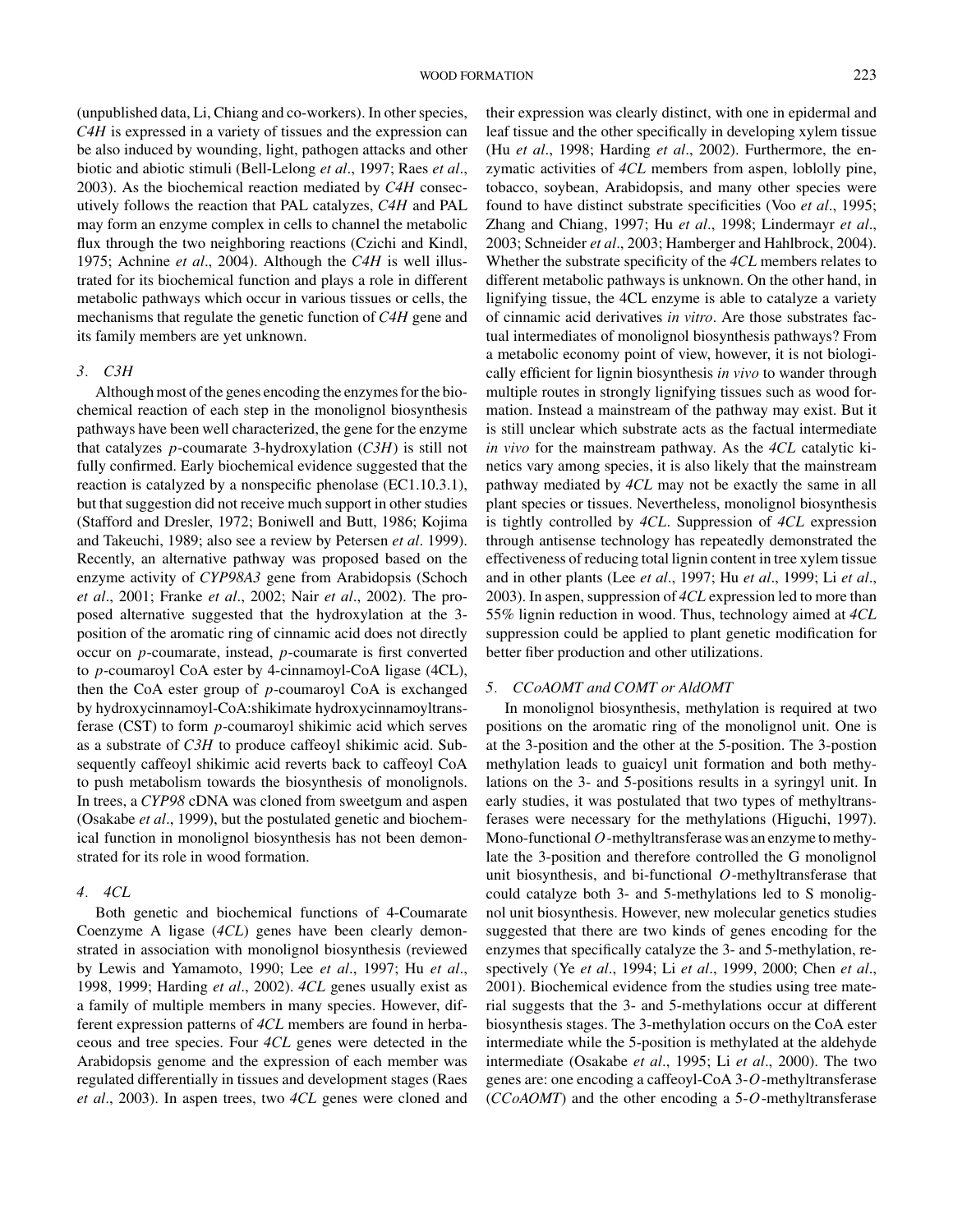that preferably methylates 5-hydroxyconiferaldehyde. The 5- *O*-methyltransferase was thought to methylate caffeic acid and then was named *COMT* accordingly. However, more recent new evidence indicated that the methylation catalyzed by this enzyme basically occurs at 5-hydroxyconiferaldehyde, therefore the enzyme was renamed *AldOMT* (Li *et al*., 2000). In addition to these two types of OMTs involved in the monolignol biosynthesis in angiosperms, there is another OMT (named AEOMT) that can methylate both hydroxycinnamic acids and hydroxycinnamoyl CoA esters was found in the gymnosperm loblolly pine (Li *et al*., 1997). However, identification of *AldOMT* in gymnosperms has not been reported. It appears that *CCoAOMT* gene plays a predominant role in the gymnosperm lignin biosynthesis. In loblolly pine *CCoAOMT* was detected in a single copy and specifically expressed in developing xylem (Li *et al*., 1999).

## *6. CCR*

It is thought that the reduction of cinnamoyl CoA esters to cinnamaldehydes is the first metabolic step committed to monolignol formation. This step is catalyzed by cinnamoyl-CoA reductase (*CCR*). Many studies of *CCR* activity indicated that five cinnamoyl-CoA esters (*p*-coumaroyl-CoA, caffeoyl-CoA, feruloyl-CoA, 5-hydroxyferuloyl-CoA and sinapoyl-CoA) could be used as substrates (Wengenmayer *et al*., 1976; Luderitz and Grisebach, 1981; Sarni *et al*., 1984; Goffner *et al*., 1994). The *CCR* enzyme purified from *Eucalyptus* xylem tissue was active toward *p*-coumaroyl-CoA, feruloyl-CoA, caffeoyl-CoA and sinapoyl-CoA with approximately equal affinity (Goffner *et al*., 1994). Similar to the native protein, the recombinant *Eucalyptus CCR* protein was also demonstrated to be active with the substrates *p*-coumaroyl-CoA, feruloyl-CoA and sinapoyl-CoA, individually (Lacombe *et al*., 1997). Recently, the characterization of aspen *CCR* recombinant protein indicated that CCR selectively catalyzed the reduction of feruloyl-CoA from the five cinnamoyl CoA esters (Li *et al*., 2005). When *CCR* and *CCoAOMT* were coupled together, the linked reactions constitute the pathways from caffeoyl-CoA ester to coniferaldehyde (Figure 1). In addition, the results also suggested that the neighboring *CCoAOMT* and *CCR* enzymes require different pH environments and compartmentalization *in vivo*. The genes encoding *CCR* in various species appear as a family with multiple members. In the *Populus* genome, there exist 8 CCR-homolog or *CCR*-like gene sequences. At this time it is unclear how each of the CCR-like genes functions in a tree species; are their functions redundant or specialized?

## *7. F5H/CAld5H*

Hydroxylation at the 5-position on the aromatic ring of cinnamic intermediates is a necessary step to biosynthesize Smonolignols. For a long time, this reaction was thought to occur using ferulic acid as the substrate and catalyzed by ferulate 5-hydroxylase (F5H), which is encoded by a P450 protein gene belonging to *CYP84* family. Although forward genetics evidence demonstrated that *F5H* gene is essential for

S-lignin formation in Arabidopsis (Meyer *et al*., 1996), it was unable to identify the intermediate on which the 5-hydroxylation biochemically occurs. In tree species, the homologous genes have been cloned from a number of species. The biochemical function of this P450 gene was first demonstrated by expressing a sweetgum *CYP84* gene in yeast (Osakabe *et al*., 1999). The biochemical data suggest that the *CYP84* protein catalyzes 5-hydroxylation using coniferaldehyde, instead of the postulated ferulic acid, as a substrate to produce 5 hydroxyconiferaldehyde. Thus, *F5H* is actually a coniferaldehyde 5-hydroxylase (*CAld5H*). That the 5-hydroxylation occurs on coniferaldehyde is further confirmed with an Arabidopsis *CYP84* recombinant protein (Humphreys *et al*., 1999). According to the biochemical function of this*CYP84* gene, it can be suggested that the S-monolignol biosynthesis pathway is branched out from a guaicyl intermediate at coniferaldehyde. Consistent with this view, 5-hydroxyconiferaldehyde is then methylated by *COMT* or *AldOMT* as described above. The genetic function of *CYP84* is also demonstrated through a reverse genetics approach by overexpression of the gene, which leads to the intensified Sunits in lignin (Franke *et al*., 2000; Li *et al*., 2003). Because the lignin with higher percentages of S-unit has a potentially significant value in the pulping economy (Chang and Sarkanen, 1973), overexpression of *CAld5H* gene in trees has great potential to produce desirable wood material for fiber production.

#### *8. CAD and SAD*

In gymnosperm wood, coniferyl alcohol is the major monolignol unit while both coniferyl alcohol and sinapyl alcohol are monolignnols in angiosperm wood. The last metabolic step forming these monolignols is reduction of coniferaldehyde and sinapaldehyde. Cinnamyl alcohol dehydrogenase (*CAD*) is believed to catalyze multiple cinnamyl alcohol formations from their corresponding cinnamaldehydes (Lewis and Yamamoto, 1990; Whetten and Sederoff, 1995; Whetten *et al*., 1998). In loblolly pine, *CAD* is a single copy gene and its mutation leads to abnormal lignin formation in wood (MacKay *et al*., 1997; Lapierre *et al*., 2000). When the *Populus* tree was studied for monolignol biosynthesis in wood-forming tissue, in addition to *CAD*, it was found in aspen that another gene, its sequence similar to but distinct from *CAD*, is also associated with lignin biosynthesis (Li *et al*., 2001). The biochemical characterization of the recombinant protein encoded by this gene indicated that the enzymatic activity has specific affinity toward sinapaldehyde, therefore it was named sinapyl alcohol dehydrogenase (*SAD*). Compared with *SAD* enzyme kinetics, *CAD* showed a catalytic specificity towards coniferaldehyde instead. The catalytic specificities of the two enzymes have recently been further verified in protein structure analysis (Bomati and Noel, 2005). Furthermore, it was demonstrated that the expression of *CAD* is associated with G-lignin accumulation while *SAD* was associated with S-lignin formation during xylem differentiation (Li *et al*., 2001). The evidence from molecular, biochemical and cellular characterizations strongly suggest that *CAD* is involved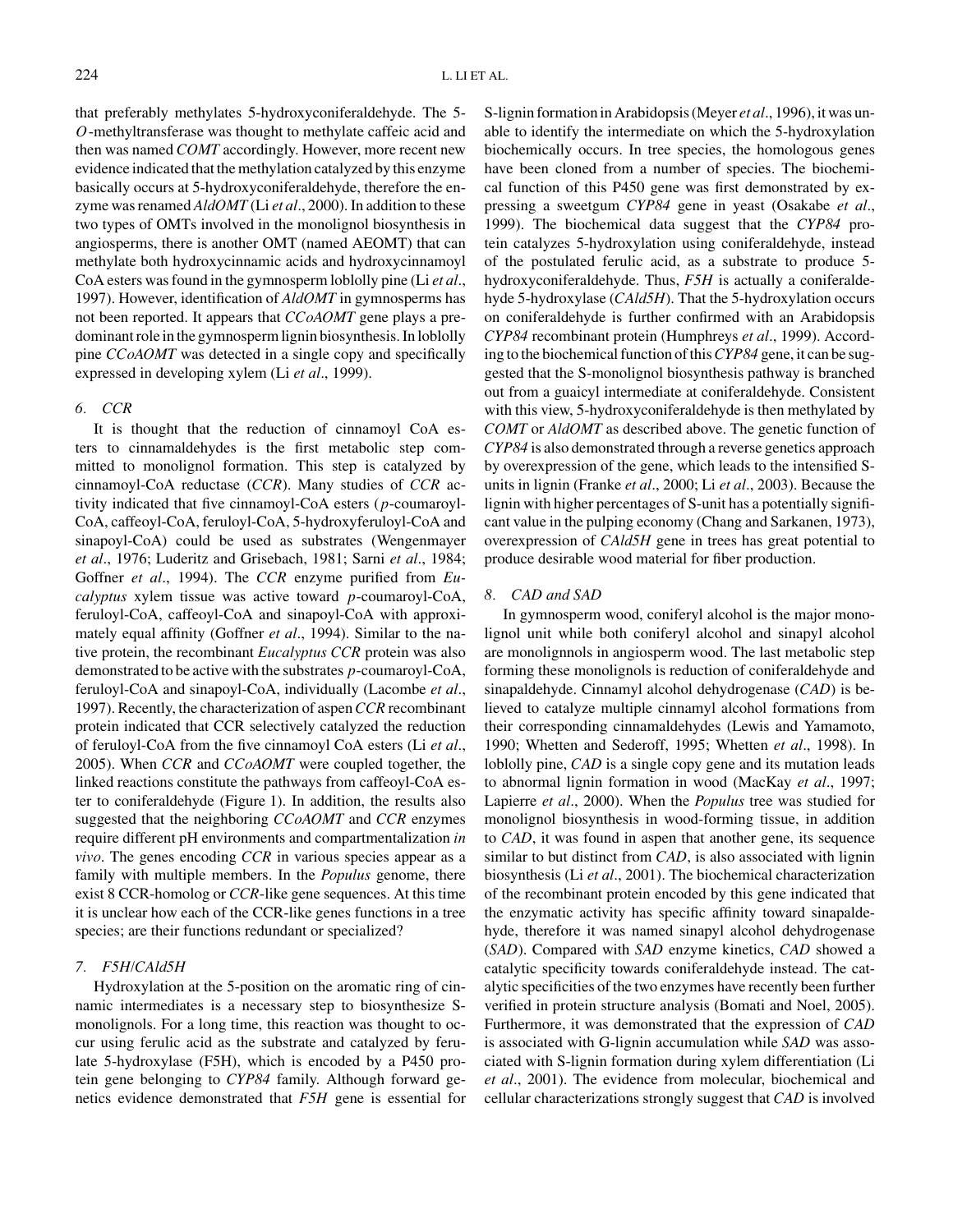in G-monolignol biosynthesis and *SAD* in S-monolignol biosynthesis in aspen wood formation. However, a recent genetic study using an Arabidopsis model system suggests a broad CAD function for both G- and S-lignin biosynthesis in the herbaceous species (Sibout *et al*., 2005). It is unclear whether this disagreement is due to the difference in lignin biosynthesis pathways among plant species. Nevertheless, more evidence connecting the biochemical function to its genetic role may be required in order to completely understand how *CAD* and *SAD* genes play a role in monolignol biosynthesis during wood formation.

In analysis of functioning genes involved in monolignol biosynthesis of gymnosperm and angiosperm wood, three genes, *CAld5H*, *AldOMT* and *SAD*, control a line of consecutive metabolic steps and constitute a pathway toward S-monolignol biosynthesis. These three genes have not been known to be present in gymnosperm species that do not synthesize S-lignin. Gymnosperm wood is primarily comprised of tracheid elements, but angiosperm wood contains two types of thickened secondary wall cells, vessel element and fiber cells. Apparently the fiber cell is evolved along with occurrence of angiosperm species. It is known that G-monolignol units are dominant in tracheids and vessels and S-units predominate fiber cells. It can be postulated that monolignol biosynthesis pathway evolution may be correlated with cell type specification in the course of plant evolution; however, this hypothesis remains to be verified.

It is believed that lignin is polymerized at the outside of the plasma membrane in secondary cell walls. Thus, monolignols that are synthesized inside plasma membrane need to be transported across plasma membranes for polymerization. Based on biochemical and cellular evidence, it has been suggested that laccases and peroxidases may be two types of possible enzymes involved in lignin polymerization (Bao *et al*., 1993; Christensen *et al*., 1998; Østergaard *et al*., 2000). However, the convincing genetic evidence to support this suggestion is lacking. As to how lignin is polymerized from monomers, it has been debated for a long time whether lignin is polymerized from monomer units randomly or in a way guided by a specific protein (Ralph *et al*., 2004; Davin and Lewis, 2005). A gene encoding a dirigent protein was cloned and the biochemical results suggested the dirigent protein might play a role in guiding a stereo-specific lignin polymerization (Davin *et al*., 1997). This hypothesis still remains to be confirmed. On the other hand, monolignol glucosides are found in developing xylem tissues in many species but currently it is unclear whether the monolignol glucosides are used as intermediates for monolignol storage or for transportation crossing the plasma membrane (Dharmawardhana *et al*., 1995; Meyermans *et al*., 2000; Steeves *et al*., 2001; Tsuji and Fukushima, 2004). Overall, although there are various studies on the process of monolignol cross-membrane transportation and lignin polymerization, the genetic and molecular evidence is elusive regarding what chemical format is taken for the transportation and the mechanisms of how monolignols are transported to the outside of membrane where they are polymerized into lignin.

#### **B. Cellulose Biosynthesis**

In wood, cellulose is the most abundant component, accounting for more than 40% of wood dry weight. The cellulose molecule is a linear  $\beta$  (1, 4) glucan polymer with a relatively simple structure; however, the knowledge about the gene toolbox functioning in the biosynthesis of cellulose is very limited. Due to the inability to determine biochemical activity of cellulose biosynthesis, characterization of this process mainly relies on molecular and genetic approaches. According to genetic studies of the bacterium*Acetobacter xylinum*, a gene *AxCesA1-D1* was identified for likely encoding a cellulose synthase (CesA) catalytic subunit (Ross *et al*., 1991; Delmer, 1999). During cotton fiber development, the expression of two cDNAs was found being well correlated with cellulose fiber formation. The sequence analysis of the cDNAs indicated that they share many sequence characteristic structures with the bacterium *CesA* sequence. These two cDNA clones, named GhCesA1 and GhCesA2, were identified as*CesA* gene clones from plants (Pear *et al*., 1996). The availability of the plant *CesA* sequence information then opened the opportunity to study cellulose biosynthesis in plants. The identification and characterization of cellulosedeficient mutants in Arabidopsis have led to the isolation of a number of *CesA* genes as well as the confirmation of *CesA* genetic function in plants (Arioli *et al*., 1998; Taylor *et al*., 1999, 2000, 2003; Fagard *et al*., 2000; Scheible *et al*., 2001; Desprez *et al*., 2002). Now it is known that in plants *CesA* genes constitute a superfamily consisting of multiple members and encode CesA subunit proteins which are about 900 to 1200 amino acids in length. The CesA subunit protein is conserved with about 8 trans-membrane domains at the N-terminal and C-terminal. A UDP-binding domain including the "D,D,D,QXXRW" motif is featured in the region in front of C-terminal trans-membrane domains. These sequence and structure characteristics are usually considered as CesA protein structure signatures to identify *CesA* genes in DNA sequence analysis. In the Arabidopsis genome, 10 *CesA* genes were identified (Richmond and Somerville, 2000). Among them, three genes, *AtCesA8*, *AtCesA7*, and *AtCesA4* (corresponding to three *irx* mutants: *irx1*, *irx3*, and *irx5*) were suggested to be involved in the cellulose biosynthesis of secondary walls (Taylor *et al*., 1999, 2000, 2003). Another three *CesA* genes, *AtCesA1*, *AtCesA3*, and *AtCesA6* (corresponding to *radical swelling* mutants, *RSW1*, *RSW2*, and *RSW3* mutants), are likely controlling the cellulose biosynthesis in primary cell walls (Arioli *et al*., 1998; Fagard *et al*., 2000; Scheible *et al*., 2001). Analysis of *AtCesA8*, *AtCesA7*, and *AtCesA4* genes in Arabidopsis indicated they are all required, functioning in a coordinative way, for cellulose biosynthesis in secondary walls (Taylor *et al*., 2003). In analysis of rice mutants, three *CesA* genes were characterized for the function in secondary wall biosynthesis (Tanaka *et al*., 2003). In tree species, 9 *CesA* genes are identified in the EST libraries of PopulusDB (Sterky *et al*., 1998; Djerbi *et al*., 2004). Meanwhile, *CesA* cDNAs were also cloned from aspen (Wu *et al*., 2000; Samuga and Joshi, 2002; Kalluri and Joshi, 2003, 2004; Liang and Joshi, 2004) and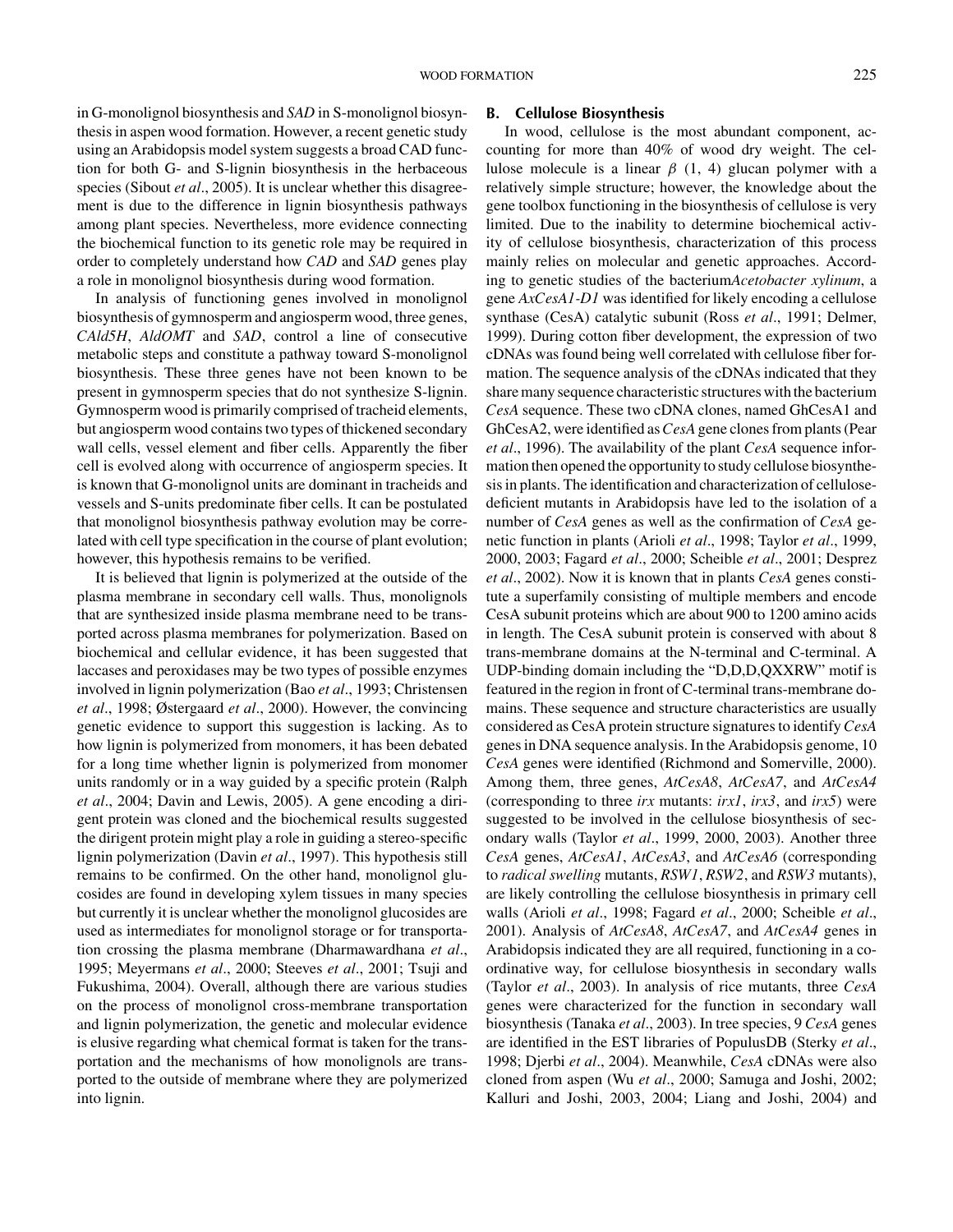loblolly pine (Nairn and Haselkorn, 2005; Shi *et al*., unpublished data). The *P. trichocarpa* genome has been sequenced, for the first time in tree species, to about  $7.5 \times$  in depth. By searching the genome sequence data (http://genome.jgipsf.org/Poptr1/Poptr1.home.html), 18 *CesA* homologous gene sequences can be identified. It has been found that several *CesA* genes are specifically expressed in association with wood formation in various tree species (Wu *et al*., 2000; Samuga and Joshi, 2002; Djerbi *et al*., 2005). However, the mechanisms of how *CesA* genes function in the cellulose biosynthesis of wood formation remains to be elucidated.

In addition to *CesAs* that are required for cellulose biosynthesis, several other genes have been reported for their involvement in synthesizing cellulose. For example, sucrose synthase (SuSy), which converts sucrose to UDP-glucose, is postulated to play a role in providing substrate to CesA for cellulose chain elongation (reviewed by Haigler *et al*., 2001). Cellulose biosynthesis occurs in a protein complex structure, called rosette, on plasma membrane. To date, no rosette complex has been isolated and its structure has not been analyzed. The postulated rosette components may include 6 CesA subunits, and possibly, other elements (Kimura *et al*., 1999; Doblin *et al*., 2002). Sophisticated mechanisms certainly exist to assemble the rosette machinery on plasma membranes and to keep it active in synthesizing cellulose polymer. Therefore, involvement of more gene functions may also be required.

#### **C. Hemicellulose**

Hemicellulose is one of the major components in wood. However, the biosynthesis of hemicellulose is difficult to study because hemicellulose polymer is composed of multiple monosaccharide monomers and diverse linkage structures. The genomics data of hemicellulose biosynthesis is limited. There have been several reports about characterization of the genes involved in hemicellulose biosynthesis (Perrin *et al*., 1999; Sarria *et al*., 2001; Faik *et al*., 2002; Vanzin *et al*., 2002). However, those results are mainly from the studies of primary cell wall hemicelluloses, which, regarding to monosaccharide composition and linking structures, are quite different from secondary cell wall hemicelluloses. The flexibility of primary cell walls is essential in order to keep up with cell enlargement of plant growth. The main hemicellulose of the primary wall is xyloglucan in dicot and nongraminaceous in monocot species. Secondary walls are deposited inside primary walls when cell enlargement is completed. Glucuronoxylan is a principal hemicellulose in dicot species along with other minor hemicelluloses such as glucomannan. The hemicellulose constituents in gymnosperm species are mainly galactoglucomannans as well as a small proportion of other hemicelluloses, such as arabinoglucuronoxylan and arabinogalactan (Sjöström, 1993). Synthesizing hemicellulose requires genes encoding glycan synthases and glycosyltransferases, which are responsible for backbone and side chain formation, respectively. Several genes have been identified with the function for controlling the side chain formation of xyloglucan, including Arabidopsis xyloglucan fucosyltransferase (*AtFUT1*) (Perrin *et al*., 1999; Sarria *et al*., 2001; Vanzin *et al*., 2002), αxylosyltransferase (*AtXT1*) (Faik *et al*., 2002). In hybrid aspen, *P. tremula*  $\times$  *P. tremuloides*, twenty-five xylem-specific glycosyltransferases belonging to the Carbohydrate-Active EnZYme (CAZy) families (http://afmb.cnrs-mrs.fr/CAZY/) GT2, GT8, GT14, GT31, GT43, GT47, and GT61 and nine glycosidases (or transglycosidases) belonging to the CAZy families GH9, GH10, GH16, GH17, GH19, GH28, GH35, and GH51 were identified by using a functional genomics approach (Aspeborg *et al*., 2005). It is generally believed that cellulose synthaselike (*Csl*) genes may be involved in hemicellulose biosynthesis. The Arabidopsis genome includes *CslA*, *CslB*, *CslC*, *CslD*, *CslE* and *CslG*, 6 families with 30 members (Richmond and Somerville, 2000, 2001). In rice, another 2 *Csl* families*, CslF* and *CslH* were identified in the genome sequence (Hazen *et al*., 2002; http://cellwall.stanford.edu). In recently released *Populus* genome sequence data, 30 *Csl* genes are identified (Li *et al*., unpublished data). Although the *Csl* genomic information is available, the function of these genes is largely unknown. Very recently, a β-mannan Synthase (*ManS*) gene was identified and characterized from the guar seed EST sequence information because the endosperms of guar seed accumulate a large amount of hemicellulose, galactomannan, as a storage carbohydrate (Dhugga *et al*., 2004). This gene belongs to a member of *CslA* family. The functional characterization indicated that *ManS* encodes an enzyme catalyzing  $\beta(1,4)$  linkage formation of mannan. A homologous gene in Arabidopsis (*AtCslA9*) has also been confirmed with  $\beta$ -mannan synthase activity when expressed in insect cells (Liepman *et al*., 2005). *ManS* or *CslA* members constitute the first gene known for hemicellulose backbone biosynthesis. In different plants the backbone structure of hemicellulose varies with sugar composition and linkages. It is a challenging task to identify the genes for their function in hemicellulose backbone biosynthesis.

# **IV. REGULATION OF WOOD FORMATION**

#### **A. Understanding of Regulatory Mechanisms**

Wood formation is a unique plant development process derived from secondary growth, mainly occurring in tree species naturally. Although many of the genes involved in the process have been cataloged, the regulatory mechanisms underlying the developing process remain largely to be elucidated. Many cellular and environmental signals are known to be involved in wood formation regulation.

Some early studies suggested that several signaling molecules, such as auxin and cytokinin are associated with the regulation of wood formation, however, molecular and genetic studies about the regulation was not available until recently. The transformation of hybrid aspen (*P. tremula L.*  $\times$  *P. tremuloides* Michx.) with IAA-biosynthetic *iaaM* and *iaaH* genes resulted in altered wood formation and stem growth patterns, for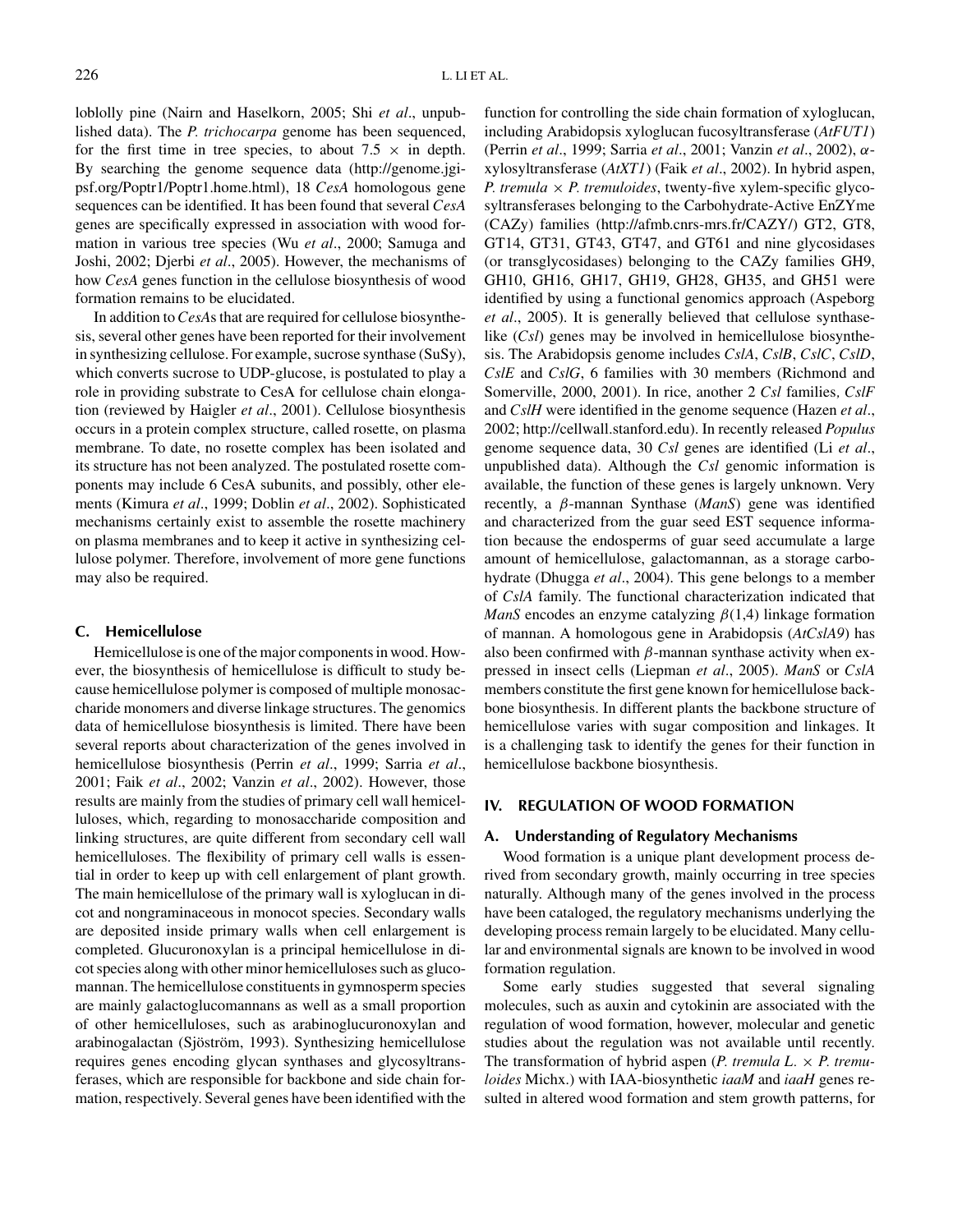example, diameter growth and internode elongation (Tuominen *et al*., 1995). The altered IAA balance in the xylem development of the transgenic aspen was also involved in regulating vessel size, vessel density, and ray cell development (Moyle *et al*., 2002; Schrader *et al*., 2003). The effect of auxin in plants is believed to involve polar auxin transport through specialized carrier proteins. The molecular studies of *PttLAX1*–*PttLAX3* and *PttPIN1*–*PttPIN3*, belonging to the AUX1-like family of influx and PIN1-like efflux carriers, respectively, suggests that the auxin transport genes participate in regulating the wood formation (Schrader *et al*., 2003, 2004). Meanwhile, several members of the Aux/IAA gene family that encode possible mediators of the auxin signal transduction pathway were identified from aspen (*P. tremula* L.) (Schrader *et al*., 2004), hybrid aspen (*P. tremula* L. × *P. tremuloides* Michx.) (Moyle *et al*., 2002), and *Eucalyptus* (Paux *et al*., 2004). These genes are auxin inducible and differentially expressed in developmental gradient cells of wood-forming tissues. The expression of the *Aux/IAA* genes is down-regulated in transition time from active cambium cells to dormancy (Moyle *et al*., 2002; Schrader *et al*., 2004). Moreover, the formation of tension wood was accompanied by changes in the expression of *AUX/IAA* genes in hybrid aspen (Moyle *et al*., 2002) and *Eucalyptus* (Paux *et al*., 2005). These studies suggested that *PttIAA* genes play a role in mediating cambial responses to auxin and xylem development.

Gibberellins (GAs) are another class of plant hormone involved in wood formation. Overexpressing a regulatory gene for GA biosynthesis in hybrid aspen led to the formation of more numerous and longer xylem fiber cells in xylem and an increase in growth rate and biomass (Eriksson *et al*., 2000). A poplar gene, PttRGA1, encoding a repressor of gibberellin responses, was highly upregulated in the dormant vascular cambium (Schrader *et al*., 2004), suggesting the regulatory roles of GA in wood formation.

Moreover, ethylene is also involved in the regulation of wood formation. A gene encoding 1-aminocyclopropane-1 carboxylate oxidase (*PttACO1*) in a hybrid aspen species  $(P.$  *tremula*  $(L.) \times P.$  *tremuloides*  $(Michx)$  was found to be upregulated during secondary wall formation. The PttACO1 catalyzes the conversion of 1-aminocyclopropane-1-carboxylate (ACC) to ethylene. The gravitational stimuli strongly induced the expression of *PttACO1* and ACC oxidase activity in the tension wood-forming tissues, resulting in relatively lower levels of ACC in the tension wood versus the opposite wood (Andersson-Gunnerås et al., 2003).

Involvement of zinnia Class III Homeodomain Leucine-Zipper genes in regulation of xylem cell differentiation was recently demonstrated. When ZeHB-10 and ZeHB-12 with a mutation in the START domain are used to transform Arabidopsis, the transgenics shows a higher production of tracheary elements and xylem precursor cells (Ohashi-Ito *et al*., 2005). Another gene is found to play a possible regulatory role in xylem differentiation. A proteoglycan-like factor named xylogen is suggested to mediate local and inductive cell-cell interactions in xylem differentiation in *Zinnia* cells cultured in vitro (Motose *et al*., 2004). The xylogen is a hybrid-type molecule with properties of both arabinogalactan proteins and nonspecific lipid-transfer proteins, located in the cell walls of differentiating tracheary elements. The genetic function of the xylogen genes is indicated in knockouts of Arabidopsis, showing discontinuous veins, improperly interconnected vessel elements and simplified venation.

# **B. Involvement of MicroRNA in Regulation of Secondary Growth**

Recently, a class of small and noncoding RNAs, microRNAs (miRNAs), have been intensively studied for regulatory roles in development, defense and adaptation in eukaryotic organisms by targeting mRNAs for gene-silencing (see reviews by Bartel, 2004; Kidner and Martienssen, 2005). This includes a microRNA family, miR165/166, which has a demonstrated role in regulating vascular cell differentiation by cleaving the transcripts in *Arabidopsis thaliana* of five class III homeodomainleucine zipper (HD-ZIP) genes. The five genes are *ATHB8*, *CORONA* (*CNA*), *PHABULOSA* (*PHB*), *PHAVOLUTA* (*PHV*), and *REVOLUTA* (*REV*) (Emery *et al*., 2003; Juarez *et al*., 2004; Kidner and Martienssen, 2004; Mallory *et al*., 2004b; McHale and Koning, 2004; Zhong and Ye, 2004; Kim *et al*., 2005; Williams *et al*., 2005). *REV* is known to play roles in apical embryo patterning, embryonic and postembryonic shoot apical meristem (SAM) and floral meristem (FM) initiation, lateral organ patterning, vascular development, and plant stature. In conjunction with other genes, *PHB* and *PHV* are involved in regulating various developments, from postembryonic SAM and FM initiation, lateral organ patterning, apical embryo patterning, to meristem size regulation when different genes (*REV* or *CAN*) are partnered. In addition, it appears that *ATHB8* acts redundantly with *CAN* to promote lateral shoot meristem activity (Prigge *et al*., 2005). The five HD-ZIP genes have a common miR165/166 complementary site within the putative sterol/lipid-binding START domain (Rhoades *et al*., 2002). MiR165/166 has been shown to efficiently cleave *PHV* mRNA in wheat germ extracts (Tang *et al*., 2003), *REV* in Arabidopsis (Emery *et al*., 2003), and *CAN/ATHB15* in *Nicotiana benthamiana*, wheat germ extract, and in Arabidopsis (Kim *et al*., 2005). When the miR165/166 complementary sites were altered, *PHV*, *PHB* and *REV* mRNA were resistant to the cleavage of miR165/166 (Emery *et al*., 2003; Tang *et al*., 2003; Mallory *et al*., 2004b; Zhong and Ye, 2004). Conversely, in a gain-offunction MIR166a Arabidopsis mutant (*men1*), the decreased transcript levels of *CAN/ATHB15*, *PHV* and *PHB* were accompanied by an altered vascular system with expanded xylem tissue and interfascicular region, indicative of accelerated vascular cell differentiation from cambial/procambial cells (Kim *et al*., 2005). Similarly, increased expression of miR166g in a T-DNA insertion Arabidopsis mutant (*jba-1D*) causes a significant reduction in the transcript levels of *PHB*, *PHV* and *CAN*, leading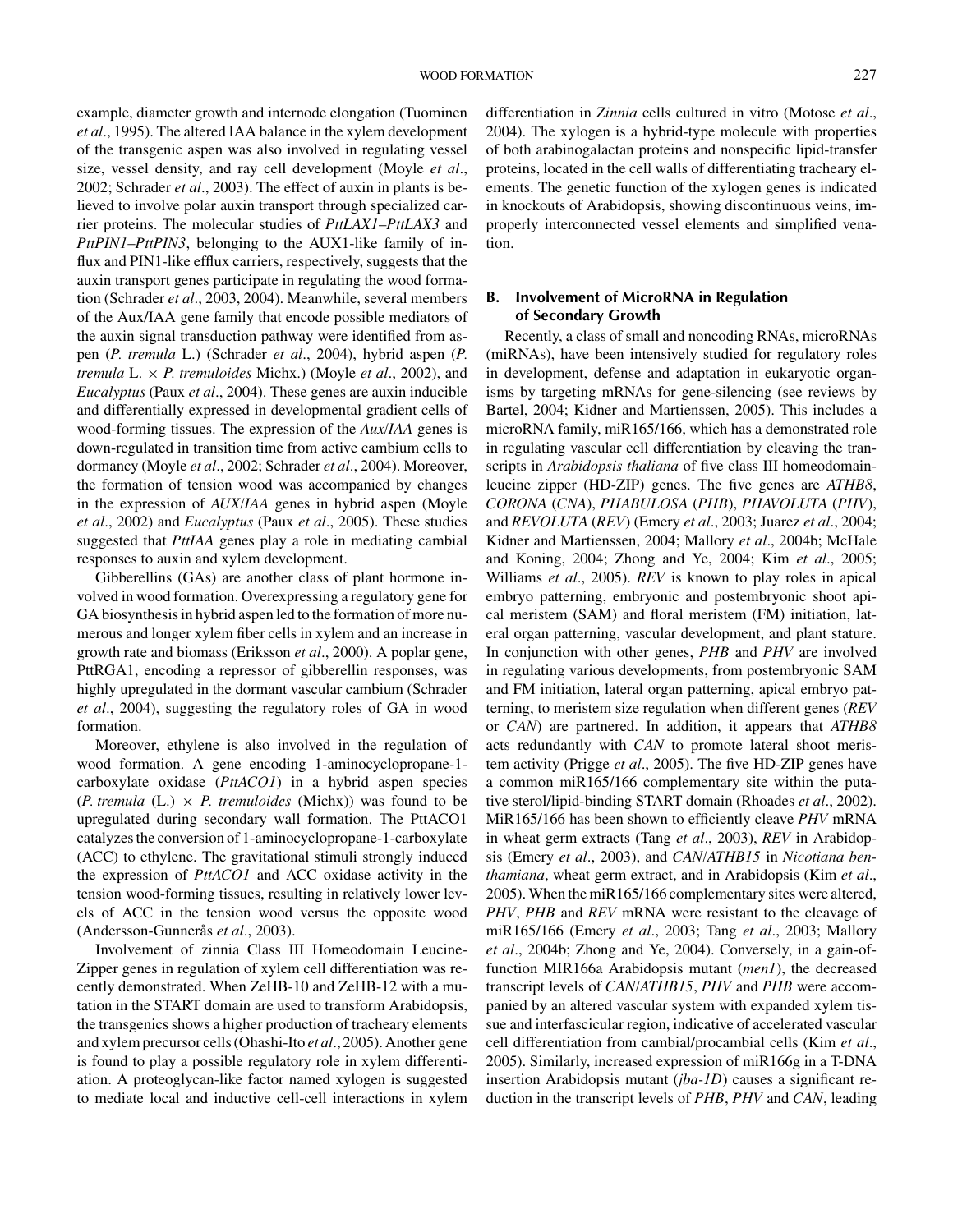to morphological defects in shoot apical meristems, stem vasculature, rosette leaves, and gynoecia (Williams *et al*., 2005).

As microRNA is known to be involved in primary vascular differentiation in Arabidopsis, it is also found that microRNA functions in the regulation of secondary growth in tree species (Lu *et al*., 2005). From the developing xylem of *P. trichocarpa* stems, 22 microRNAs have been cloned. They are the founding members of 21 microRNA gene families for 48 microRNA sequences, represented by 98 loci in the *Populus* genome. Of the 21 *P. trichocarpa* microRNA families, ten are not found in the Arabidopsis genome. At this time it is unclear whether the miRNA difference between tree *Populus* and herbaceous Arabidopsis indicates a function specialty in association with the development nature of the two type plants. That all 21 ptr-microRNA families are expressed in developing xylem and/or phloem suggests that they are involved in cambium differentiation activities. On the other hand, their expression patterns are found being distinct. For example, ptr-miR156 and ptr-miR472 also are highly expressed in xylem tissue as well as in leaves, but others (ptrmiR160, 164, 171, 473, 477, 478, 479, and 480) are clearly xylem-tissue-specific with a scant expression in leaves. Furthermore, the miRNA expression is regulated by mechanical stress. The changes of ptr-microRNA transcript abundance are detected in tension-stressed and compression-stressed xylem tissues. For instance, the expression of ptr-miR408 was drastically upregulated in both tension-stressed and compression-stressed xylem tissues. Ptr-miR408 has been demonstrated for cleaving the target genes that encode two plastocyanin-like proteins and one early dehydration-responsive protein. By contrast, the expression of ptr-miR164 is diminished in both tension-stressed and compression-stressed xylem tissues. Ptr-miR164 is suggested to target at five *P. trichocarpa* NAC-domain proteins, which are known for the negative effect on the proliferation and development of certain cells and organs (Aida *et al*., 1997; Xie *et al*., 2000; Laufs *et al*., 2004; Mallory *et al*., 2004a). Another down-regulated miRNA in mechanically stressed woody tissues is ptr-miR171, which has the target genes of *SCLs*. *SCL* is known to regulate cell division and elongation to produce organ cell lineages as a positive response to gravitropism (Di Laurenzio *et al*., 1996; Tasaka *et al*., 1999; Helariutta *et al*., 2000; Nakajima *et al*., 2001). The ptr-miRNAs of which the expression is regulated in tension wood and opposite wood may be candidate regulators regulating wood formation. Further studies on the functional mechanisms of the candidate miRNA genes would lead to insights into understanding wood formation regulations.

## **V. CONCLUSIONS**

Tremendous interest has been dedicated to understanding of plant primary growth; however, plant secondary growth is relatively understudied. The secondary growth in tree species, which gives rise to wood formation, is a major biological process for plant biomass accumulation on the earth, converting photosynthesis-fixed solar energy and carbon into biopolymers and producing various essential natural materials for human utilization. Understanding of this growth process would provide new knowledge for advancement of plant biology as well as lead to the future technology development for plant biomass utilization and wood-related material production.

Recent efforts on understanding of secondary growth involve the genomic and genetic characterizations of xylem formation in herbaceous model plant and tree plant systems. Through gene expression profiling studies, many genes have been identified for their association with the xylem differentiating process. These studies represented a first step towards fully understanding the molecular and genetic mechanisms controlling secondary growth. More detailed and profound evidence is highly desirable. Although herbaceous model plant and cell culture systems are used to study xylem differentiation, understanding of the entirety of secondary growth requires a tree system for dissection.

During wood formation, one of the most noticeable processes is secondary wall thickening and biosynthesis. Secondary walls are mainly composed of cellulose, lignin, and hemicelulose. The biosynthesis of the three polymers has attracted tremendous interest in genetic and molecular studies in past dozens of years. The molecular elucidation of monolignol biosynthesis pathways has been actively advanced, however, illumination of factors regulating how the three polymers are coordinately synthesized in wood is less advanced.

The secondary growth in trees involves a series of sequential biological events, including maintenances of meristem cell entity, cell division, cell fate determination and differentiation, cell enlarging, secondary wall thickening, cell aging and death. However, little is known about the signaling and molecular circuits of the developmental hierarchical system. The available evidence indicates that some factors such as auxin and microRNA may play a part in the hierarchical system but the signaling process is unclear yet. The availability of the *Populus* genome sequence and a number of tree EST databases opens many new opportunities for the genomics and systems biology studies of trees. The new approaches will certainly shed light on depicting a full molecular view of the tree secondary growth.

#### **ACKNOWLEDGMENTS**

The authors want to thank Drs. Ross Whetten and Henry Amerson for their critical review of the manuscript and suggestions for improvements. This work is partially supported by a USDA grant (2001-35318-14037) to L.L. and V.L.C.

#### **REFERENCES**

- Achnine, L., Blancaflor, E. B., Rasmussen, S., and Dixon, R. A. 2004. Colocalization of l-phenylalanine ammonia-lyase and cinnamate 4-hydroxylase for metabolic channeling in phenylpropanoid biosynthesis. *Plant Cell* **16**: 3098–3109.
- Aida, M., Ishida, T., Fukaki, H., Fujiswa, H., and Tasaka, M. 1997. Genes involved in organ separation in Arabidopsis: An analysis of the*CUP-SHAPED COTYLEDON* mutant. *Plant Cell* **9**: 841–857.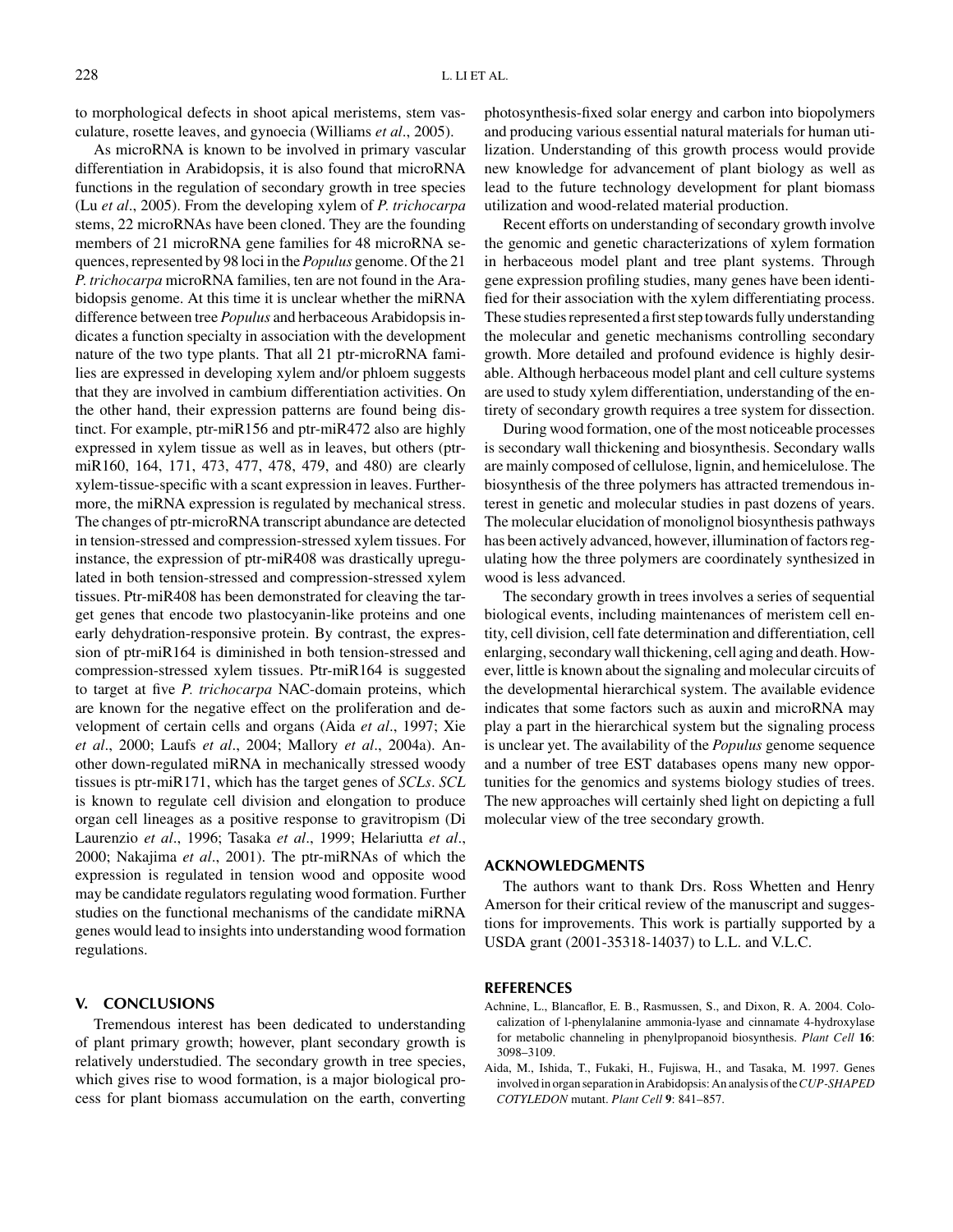- Allona, I., Quinn, M., Shoop, E., Swope, K., St Cyr, S., Carlis, J., Riedl, J., Retzel, E., Campbell, M. M., Sederoff, R., and Whetten, R. 1998. Analysis of xylem formation in pine by cDNA sequencing. *Proc. Natl. Acad. Sci. USA* **95**: 9693–9698.
- Aloni, R. 1995. The induction of vascular tissues by auxin and cytokinin. **In**: *Plant Hormones: Physiology, Biochemistry and Molecular Biology*. pp 531–546. Davies, P. J. Ed., Kluwer Academic Publishers, Dordrecht, The Netherlands.
- Anderson, M., and Roberts, J. A. 1998. *Arabidopsis, Annual Plant Review. V. 1*. Sheffield Academic Press, Sheffield, England.
- Andersson-Gunnerås, S., Hellgren, J.M., Björklund, S., Regan, S., Moritz, T., and Sundberg, B. 2003. Asymmetric expression of a poplar ACC oxidase controls ethylene production during gravitational induction of tension wood. *Plant J*. **34**: 339–349.
- Arioli, T., Peng, L., Betzner, A. S., Burn, J., Wittke, W., Herth, W., Camilleri, C., Höfte, H., Plazinski, J., Birch, R., Cork, A., Glover, J., Redmond, J., and Williamson, R. E. 1998. Molecular analysis of cellulose biosynthesis in Arabidopsis. *Science* **279**: 717–720.
- Aspeborg, H., Schrader, J., Coutinho, P. M., Stam, M., Kallas, A., Djerbi, S., Nilsson, P., Denman, S., Amini, B., Sterky, F., Master, E., Sandberg, G., Mellerowicz, E., Sundberg, B., Henrissat, B., and Teeri, T. T. 2005. Carbohydrate-active enzymes involved in the secondary cell wall biogenesis in hybrid aspen. *Plant Physiol.* **137**: 983–997.
- Bao, W., O'Malley, D. M., Whetten, R., and Sederoff, R. R. 1993. A laccase associated with lignification in loblolly pine xylem. *Science* **260**: 672–674.
- Barnett, J. R. 1981. Secondary xylem cell development. **In**: *Xylem Cell Development*. pp. 47–95. Barnett, J. R., Ed., Castle House Publications, Tunbridge Wells, UK.
- Bartel, D. P. 2004. MicroRNAs: Genomics, biogenesis, mechanism, and function. *Cell* **116**: 281–297.
- Bate, N. J., Orr, J., Ni, W., Meromi, A., Nadler-Hassar, T., Doerner, P. W., Dixon, R. A., Lamb, C. J., and Elkind, Y. 1994. Quantitative relationship between phenylalanine ammonia-lyase levels and phenylpropanoid accumulation in transgenic tobacco identifies a rate-determining step in natural product synthesis. *Proc. Natl. Acad. Sci. USA* **91**: 7608– 7612.
- Bell-Lelong, D. A., Cusumano, J. C., Meyer, K., and Chapple, C. 1997. Cinnamate-4-hydroxylase expression in Arabidopsis. *Plant Physiol.* **113**: 729–738.
- Boerjan, W., Ralph, J., and Baucher, M. 2003. Lignin biosynthesis. *Annu. Rev. Plant Biol.* **54**: 519–546.
- Bomati, E. K., and Noel, J. P. 2005. Structural and kinetic basis for substrate selectivity in *Populus tremuloides* sinapyl alcohol dehydrogenase. *Plant Cell* **17**: 1598–1611.
- Boniwell, J. M., and Butt, V. S. 1986. Flavin nucleotide-dependent 3 hydroxylation of 4-hydroxyphenylpropanoid carboxylic acids by particulate preparations from potato tubers. *Z. Naturforsch* **41C**: 56–60.
- Brand, U., Fletcher, J. C., Hobe, M., Meyerowitz, E. M., and Simon, R. 2000. Dependence of stem cell fate in Arabidopsis on a feedback loop regulated by CLV3 activity. *Science* **289**: 617–619.
- Busse, J. S., and Evert, R. F. 1999. Vascular differentiation and transition in the seedling of *Arabidopsis thaliana* (*Brassicaceae*). *Plant Sci.* **160**: 241–251.
- Carles, C. C., and Fletcher, J. C. 2003. Shoot apical meristem maintenance: The art of a dynamic balance. *Trends Plant Sci.* **8:** 394–401.
- Chaffey, N., Cholewa, E., Regan, S., and Sundberg, B. 2002. Secondary xylem development in Arabidopsis: A model for wood formation. *Physiol. Plant.* **114**: 594–600.
- Chang, H. M., and Sarkanen, K. V. 1973. Species variation in lignin, effect of species on the rate of kraft delignification. *Techn. Assoc. Pulp Pap. Ind.* **56**: 132–143.
- Chen, F., Kota, P., Blount, J. W., and Dixon, R. A. 2001. Chemical syntheses of caffeoyl and 5-OH coniferyl aldehydes and alcohols and determination of lignin *O*-methyltransferase activities in dicot and monocot species. *Phytochemistry* **58**: 1035–1042.
- Christensen, J. H., Bauw, G., Welinder, K. G., Montagu, M., and Boerjan, W. 1998. Purification and characterization of peroxidases correlated with lignification in poplar xylem. *Plant Physiol.* **118**: 125–135.
- Cramer, C. L., Edwards, K., Dron, M., Liang, X., Dildine, S. L., Bolwell, G. P., Dixon, R. A., Lamb, C. J., and Schuch, W. 1989. Phenylalanine ammonialyase gene organization and structure. *Plant Mol. Biol.* **12**: 367–383.
- Croteau, R., Kutchan, T. M., and Lewis, N. G. 2000. Natural products. **In**: *Biochemistry and Molecular Biology of Plants.* pp. 1250–1318. Buchana, B. B., Gruissem, W., and Jones, R. L. Eds. American Society of Plant Biologist, Rockville, MD.
- Czichi, U., and Kindl, H. 1975. Formation of *p*-coumaric acid and *o*-coumaric acid from l-phenylalanine by microsomal membrane fractions from potato: Evidence of membrane-bound enzyme complexes. *Planta* **125**: 115–125.
- Davin, L. B., and Lewis, N. G. 2005. Lignin primary structures and dirigent sites. *Curr. Opin.Biotechnol.* **16**: 407–415.
- Davin, L. B., Wang, H. B., Crowell, A. L., Bedgar, D. L., Martin, D. M., Sarkanen, S., and Lewis, N. G. 1997. Stereoselective bimolecular phenoxy radical coupling by an auxiliary (dirigent) protein without an active center. *Science* **275**: 362–366.
- Déjardin, A., Leplé, J.-C., Lesage-Descauses, M.-C., Costa, G., and Pilate, G. 2004. Expressed sequence tags from poplar wood tissues—a comparative analysis from multiple libraries. *Plant Biol. (Stuttg.)* **6**: 55–64.
- Delmer, D. P. 1999. Cellulose biosynthesis: Exciting times for a difficult field of study. *Annu. Rev. Plant Physiol. Plant Mol. Biol.* **50**: 245–276.
- Demura, T., Tashiro, G., Horiguchi, G., Kishimoto, N., Kubo, M., Matsuoka, N., Minami, A., Nagata-Hiwatashi, M., Nakamura, K., Okamura, Y., Sassa, N., Suzuki, S., Yazaki, J., Kikuchi, S., and Fukuda, H. 2002. Visualization by comprehensive microarray analysis of gene expression programs during transdifferentiation of mesophyll cells into xylem cells. *Proc. Natl. Acad. Sci. USA* **99**: 15794–15799.
- Desprez, T., Vernhettes, S., Fagard, M., Refrégier, G., Desnos, T., Aletti, E., Py, N., Pelletier, S., and Höfte, H. 2002. Resistance against herbicide isoxaben and cellulose deficiency caused by distinct mutations in same cellulose synthase isoform CESA6. *Plant Physiol.* **128**: 482–490.
- Dharmawardhana, D. P., Ellis, B. E., and Carlson, J. E. 1995. A beta-glucosidase from lodgepole pine xylem specific for the lignin precursor coniferin. *Plant Physiol.* **107**: 331–339.
- Dhugga, K. S., Barreiro, R., Whitten, B., Stecca, K., Hazebroek, J., Randhawa, G. S., Dolan, M., Kinney, A. J., Tomes, D., Nichols, S., and Anderson, P. 2004. Guar seed beta-mannan synthase is a member of the cellulose synthase super gene family. *Science* **303**: 363–366.
- Di Laurenzio, L., Wysocka-Diller, J., Malamy, J. E., Pysh, L., Helariutta, Y., Freshour, G., Hahn, M. G., Feldmann, K. A., and Benfey, P. N. 1996. The *SCARECROW* gene regulates an asymmetric cell division that is essential for generating the radial organization of the Arabidopsis root. *Cell* **86**: 423–433.
- Djerbi, S., Aspeborg, H., Nilsson, P., Sundberg, B., Mellerowicz, E., Blomqvist, K., and Teeri, T. T. 2004. Identification and expression analysis of genes encoding putative cellulose synthases (CesA) in the hybrid aspen, *Populus tremula* (L.) × *P. tremuloides* (Michx.). *Cellulose* **11**: 301–312.
- Djerbi, S., Lindskog, M., Arvestad, L., Sterky, F., and Teeri, T. T. 2005. The genome sequence of black cottonwood (*Populus trichocarpa*) reveals 18 conserved cellulose synthase (*CesA*) genes. *Planta* **221**: 739–746.
- Doblin, M. S., Kurek, I., Jacob-Wilk, D., and Delmer, D. P. 2002. Cellulose biosynthesis in plants: From genes to rosettes. *Plant Cell Physiol.* **43**: 1407– 1420.
- Ehlting, J., Mattheus, N., Aeschliman, D. S., Li, E., Hamberger, B., Cullis, I. F., Zhuang, J., Kaneda, M., Mansfield, S. D., Samuels, L., Ritland, K., Ellis, B. E., Bohlmann, J., and Douglas, C. J. 2005. Global transcript profiling of primary stems from Arabidopsis thaliana identifies candidate genes for missing links in lignin biosynthesis and transcriptional regulators of fiber differentiation. *Plant J.* **42**: 618–640.
- Emery, J. F., Floyd, S. K., Alvarez, J., Eshed, Y., Hawker, N. P., Izhaki, A., Baum, S. F., and Bowman, J. L. 2003. Radial patterning of Arabidopsis shoots by class III HD-ZIP and KANADI genes. *Curr. Biol.* **13**: 1768–1774.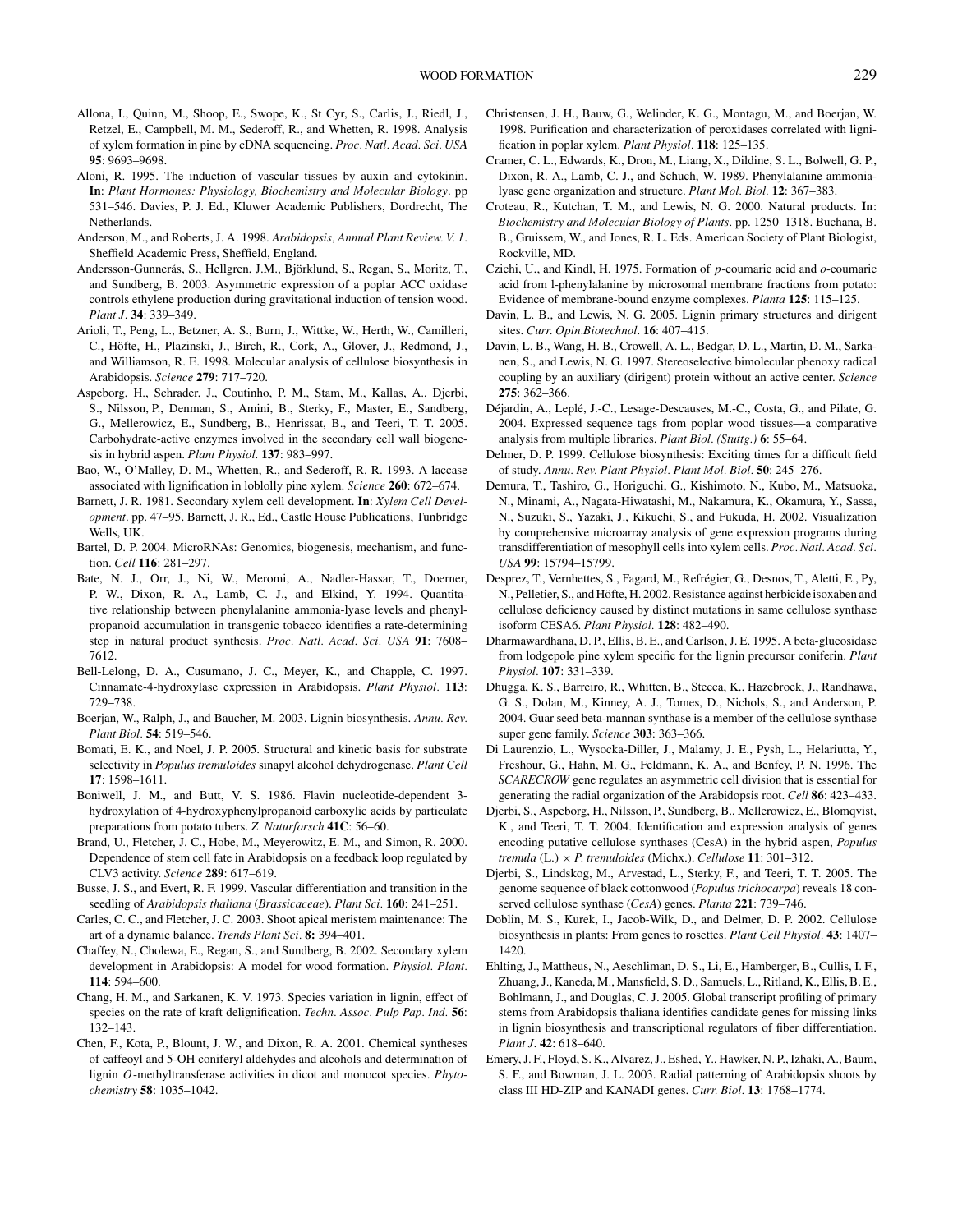- Fagard, M., Desnos, T., Desprez, T., Goubet, F., Refregier, G., Mouille, G., McCann, M., Rayon, C., Vernhettes, S., and Höfte, H. 2000. *Plant Cell* 12: 2409–2423.
- Faik, A., Price, N. J., Raikhel, N. V., and Keegstra, K. 2002. An Arabidopsis gene encoding an α-xylosyltransferase involved in xyloglucan biosynthesis. *Proc. Natl. Acad. Sci. USA* **99**: 7797–7802.
- Fleming, A. J. 2005. Formation of primordia and phyllotaxy. *Curr. Opin. Plant Biol.* **8**: 3–58.
- Fosket, D. E. 1994. Apical meristems and the formation of plant body. **In**: *Plant Growth and Development*. pp 460–513. Academic Press, San Diego, Calif.
- Franke, R., Humphreys, J. M., Hemm, M. R., Denault, J. W., Ruegger, M. O., Cusumano, J. C., and Chapple, C. 2002. The Arabidopsis *REF8* gene encodes the 3-hydroxylase of phenylpropanoid metabolism. *Plant J.* **30**: 33–45.
- Franke, R., McMichael, C. M., Shirley, A. M., Meyer, K., Cusumano, J. C., and Chapple, C. 2000. Modified lignin in tobacco and poplar plants overexpressing the Arabidopsis gene encoding ferulate 5-hydroxylase. *Plant J.* **22**: 223–234.
- Fukuda, H. 1997. Tracheary element differentiation. *Plant Cell* **9**:1147–1156.
- Goffner, D., Campbell, M. M., Campargue, C., Clastre, M., Borderies, G., Boudet, A., and Boudet, A. M. 1994. Purification and characterization of cinnamoyl-CoA:NADP oxidoreductase in *Eucalyptus gunnii*. *Plant Physiol.* **106**: 625–632.
- Groover, A. T. 2005. What genes make a tree a tree? *Trends Plant Sci.* **10**: 210–214.
- Haigler, C. H., Ivanova-Datcheva, M., Hogan, P. S., Salnikov, V. V., Hwang, S., Martin, K., and Delmer, D. P. 2001. Carbon partitioning to cellulose synthesis. *Plant Mol. Biol.* **47**: 9–51.
- Hamberger, B., and Hahlbrock, K. 2004. The 4-coumarate:CoA ligase gene family in Arabidopsis thaliana comprises one rare, sinapate-activating and three commonly occurring isoenzymes.*Proc. Natl. Acad. Sci. USA***101**: 2209– 2214.
- Harding, S. A., Leshkevich, J., Chiang, V. L., and Tsai, C.-J. 2002. Differential substrate inhibition couples kinetically distinct 4-coumarate:coenzyme A ligases with spatially distinct metabolic roles in quaking aspen. *Plant Physiol.* **128**:428-438.
- Hatton, D., Sablowski, R., Yung, M.-H., Smith, C., Schuch, W., and Bevan, M. 1995. Two classes of *cis* sequences contribute to tissue-specific expression of a *PAL2* promoter in transgenic tobacco.*Plant J.* **7**: 859–876.
- Hazen, S. P., Scott-Craig, J. S., and Walton, J. D. 2002. Cellulose synthase-like genes of rice. *Plant Physiol.* **128**: 336–340.
- Helariutta, Y., Fukaki, H., Wysocka-Diller, J., Nakajima, K., Jung, J., Sena, G., Hauser, M.-T., and Benfey, P. N. 2000. The *SHORT-ROOT* gene controls radial patterning of the Arabidopsis root through radial signaling. *Cell* **101**: 555–567.
- Hertzberg, M., Aspeborg, H., Schrader, J., Andersson, A., Erlandsson, R., Blomqvist, K., Bhalerao, R., Uhlen, M., Teeri, T. T., Lundeberg, J., Sundberg, B., Nilsson, P., and Sandberg, G. 2001. A transcriptional roadmap to wood formation. *Proc. Natl. Acad. Sci. USA* **98**: 14732–14737.
- Higuchi, T. 1997. *Biochemistry and Molecular Biology of Wood*. Springer-Verlag, New York.
- Hu, W.-J., Harding, S. A., Lung, J., Popko, J. L., Ralph, J., Stokke, D. D., Tsai, C.-J., and Chiang, V. L. 1999. Repression of lignin biosynthesis promotes cellulose accumulation and growth in transgenic trees. *Nat. Biotechnol.* **17**: 808–812.
- Hu, W.-J., Kawaoka, A., Tsai, C.-J., Lung, J., Osakabe, K., Ebinuma, H., and Chiang, V. L. 1998. Compartmentalized expression of two structurally and functionally distinct 4-coumarate:CoA ligase genes in aspen (*Populus tremuloides*). *Proc. Natl. Acad. Sci. USA* **95**: 5407–5412.
- Humphreys, J. M., and Chapple, C. 2002. Rewriting the lignin roadmap. *Curr. Opin. Plant Biol.* **5**: 224–229.
- Humphreys, J. M., Hemm, M. R., and Chapple, C. 1999. New routes for lignin biosynthesis defined by biochemical characterization of recombinant ferulate

5-hydroxylase, a multifunctional cytochrome P450-dependent monooxygenase. *Proc. Natl. Acad. Sci. USA* **96**: 10045–10050.

- Jacobs, W. P. 1952. The role of auxin in differentiation of xylem around a wound. *Am. J. Bot.* **39**: 301–309.
- Jiang, K., and Feldman L. J. 2005. Regulation of root apical meristem development. *Annu. Rev. Cell Dev. Biol.* **21**: 485–509.
- Jones, H. D. 1984. Phenylalanine ammonia-lyase: Regulation of its induction, and its role in plant development. *Phytochemistry* **23**: 1349–1359.
- Juarez, M. T., Kul, J. S., Thomas, J., Heller, B. A., and Timmermans, M. C. 2004. MicroRNA-mediated repression of rolled leaf1 specifies maize leaf polarity. *Nature* **428**: 84–88.
- Kalluri, U., and Joshi, C. P. 2003. Isolation and characterization of a new, fulllength cellulose synthase cDNA from developing xylem of aspen trees. *J. Exp. Bot.* **54**: 2187–2188.
- Kalluri U. C., and Joshi C. P. 2004. Differential expression patterns of two cellulose synthase genes are associated with primary and secondary cell wall development in aspen trees. *Planta* **220**: 47–55.
- Kao, Y. Y., Harding, S. A., and Tsai, C. J. 2002. Differential expression of two distinct phenylalanine ammonia-lyase genes in condensed tannin-accumulating and lignifying cells of quaking aspen. *Plant Physiol.* **130**: 796–807.
- Kidner, C. A., and Martienssen, R. A. 2004. Spatially restricted microRNA directs leaf polarity through *ARGONAUTE1*. *Nature* **428**: 81–84.
- Kidner, C. A., and Martienssen, R. A. 2005. The developmental role of microRNA in plants. *Curr. Opin. Plant Biol.* **8**: 38–44.
- Kim, J., Jung, J. H., Reyes, J. L., Kim, Y. S., Kim, S. Y., Chung, K. S., Kim, J. A., Lee, M., Lee, Y., Narry Kim, V, Chua, N. H., and Park, C. M. 2005. MicroRNA-directed cleavage of ATHB15 mRNA regulates vascular development in Arabidopsis inflorescence stems. *Plant J.* **42**: 84–94.
- Kimura, S., Laosinchai, W., Itoh, T., Cui, X., Linder, C. R., and Brown, R. M. Jr. 1999. Immunogold Labeling of Rosette Terminal Cellulose-Synthesizing Complexes in the Vascular Plant *Vigna angularis*. *Plant Cell* **11**: 2075– 2085.
- Kirst, M., Johnson, A. F., Baucom, C., Ulrich, E., Hubbard, K., Staggs, R., Paule, C., Retzel, E., Whetten, R., and Sederoff, R. 2003. Apparent homology of expressed genes from wood-forming tissues of loblolly pine (*Pinus taeda* L.) with *Arabidopsis thaliana*. *Proc. Natl. Acad. Sci. USA* **100**: 7383– 7388.
- Ko, J.-H., and Han, K.-H. 2004. Arabidopsis whole-transcriptome profiling defines the features of coordinated regulations that occur during wood formation. *Plant Mol. Biol*. **55**: 433–453.
- Ko, J.-H., Han, K.-H., Park, S., and Yang, J. 2004. Plant body weight-induced secondary growth in Arabidopsis and its transcription phenotype revealed by whole-transcriptome profiling. *Plant Physiol.* **135**: 1069–1083.
- Kojima, M., and Takeuchi, W. 1989. Detection and characterization of *p*-coumaric acid hydroxylase in mung bean, *Vigna mungo*, seedlings. *J. Biochem.* **105**: 265–270.
- Kumar, A., and Ellis, B. E. 2001. The phenylalanine ammonia-lyase gene family in raspberry. Structure, expression, and evolution. *Plant Physiol.* **127**: 230– 239.
- Lacombe, E., Hawkins, S., Doorsselaere, J. V., Piquemal, J., Goffner, D., Poeydomenge, O., and Boudet, A. M. 1997. Cinnamoyl CoA reductase, the first committed enzyme of the lignin branch biosynthetic pathway: Cloning, expression and phylogenetic relationships. *Plant J.* **11**: 429–441.
- Lapierre, C., Pollet, B., MacKay, J. J., and Sederoff, R. R. 2000. Lignin structure in a mutant pine deficient in cinnamyl alcohol dehydrogenase. *J. Agric. Food Chem.* **48**: 2326–2331.
- Larson, P. R. 1994. *The Vascular Cambium–Development and Structure*. pp 33– 97. Springe Verlag, Berlin, Heidelburg.
- Laufs, P., Peaucelle, A., Morin, H., and Traas, J. 2004. MicroRNA regulation of the*CUC*genes is required for boundary size control in Arabidopsis meristems. *Development* **131**: 4311–4322.
- Lee, D., Meyer, K., Chapple, C., and Douglas, C. J. 1997. Antisense suppression of 4-coumarate:coenzyme A ligase activity in Arabidopsis leads to altered lignin subunit composition. *Plant Cell* **9**: 1985–1998.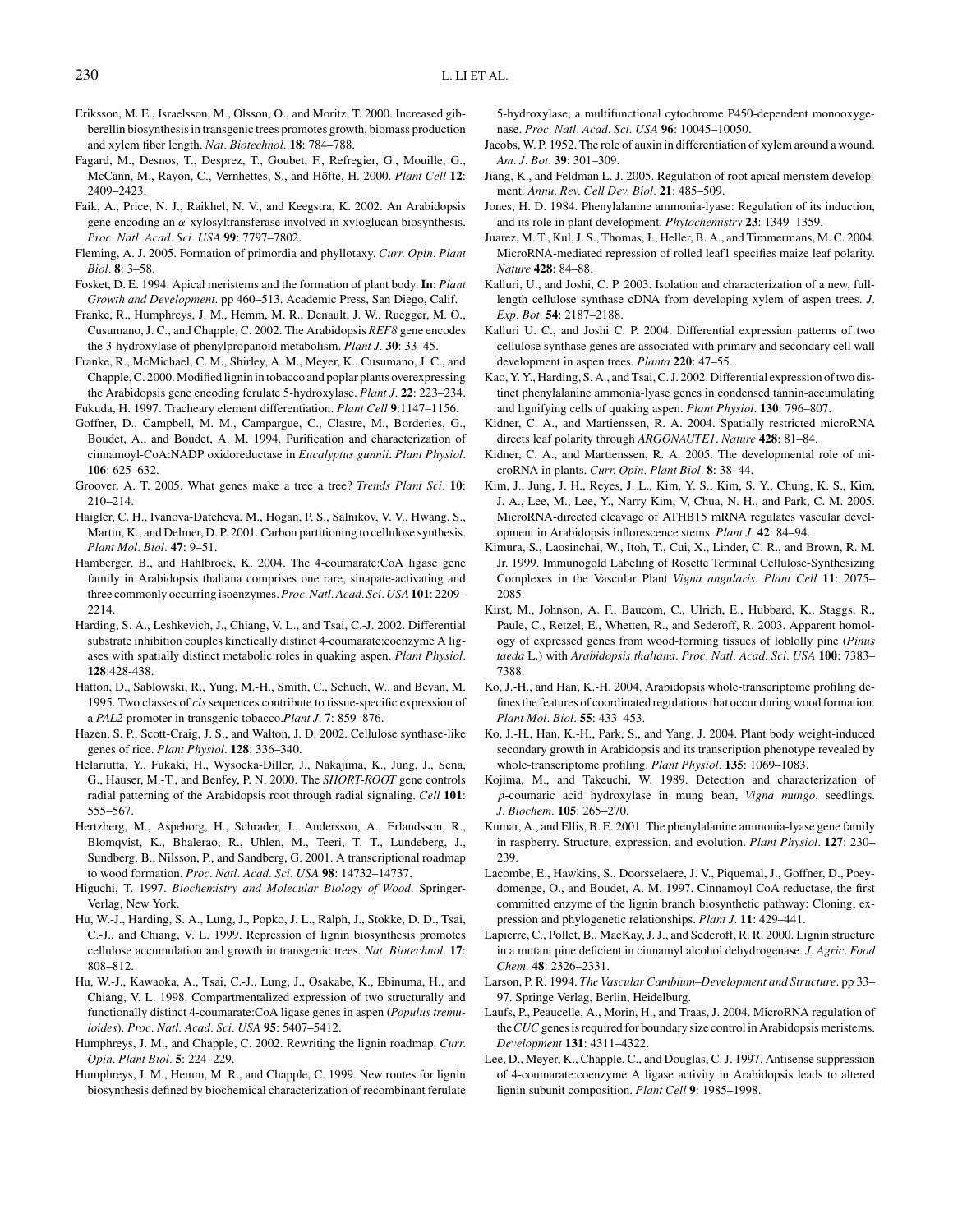- Lev-Yadun, S. 1994. Induction of sclereid differentiation in the pith of *Arabidopsis thaliana* (L) Heynh. *J. Exp. Bot.* **45**: 1845–1849.
- Lev-Yadun, S. 1997. Fibres and fibre-sclereids in wild-type *Arabidopsis thaliana*. *Ann. Bot.* **80**: 125–129.
- Lewis, N. G., and Yamamoto, E. 1990. Lignin: Occurrence, biogenesis, and biodegradation. *Annu. Rev. Plant Physiol. Plant Mol. Biol.* **41**: 455–496.
- Leyser, O. 2001. Auxin signalling: The beginning, the middle and the end. *Curr. Opin.Plant Biol.* **4**: 382–383.
- Leyva, A., Liang, X., Pintor-Toro, J. A., Dixon, R. A., and Lamb, C. J. 1992. *cis*-Element combinations determine phenylalanine ammonia-lyase gene tissuespecific expression patterns. *Plant Cell* **4**: 263–271.
- Li, L., Cheng, X. F., Leshkevich, J., Umezawa, T., Harding, S. A., and Chiang, V. L. 2001. The last step of syringyl monolignol biosynthesis in angiosperms is regulated by a novel gene encoding sinapyl alcohol dehydrogenase. *Plant Cell* **13**: 1567–1586.
- Li, L., Cheng, X., Lu, S., Nakatsubo, T., Umezawa, T., and Chiang, V. L. 2005. Clarification of cinnamoyl co-enzyme A reductase catalysis in monolignol biosynthesis of aspen. *Plant Cell Physiol.* **46**: 1073–1082.
- Li, L., Osakabe, Y., Joshi, C. P., and Chiang, V. L. 1999. Secondary xylemspecific expression of caffeoyl-coenzyme A 3-*O*-methyltransferase plays an important role in the methylation pathway associated with lignin biosynthesis in loblolly pine. *Plant Mol. Biol.* **40**: 555–565.
- Li, L., Popko, J. L., Umezawa, T., and Chiang, V. L. 2000. 5-Hydroxyconiferyl aldehyde modulates enzymatic methylation for syringyl monolignol formation, a new view of monolignol biosynthesis in angiosperms. *J. Biol. Chem.* **275**: 6537–6545.
- Li, L., Popko, J. L., Zhang, X.-H., Osakabe, K., Tsai, C.-J., Joshi, C. P., and Chiang, V. L. 1997. A novel multifunctional *O*-methyltransferase implicated in a dual methylation pathway associated with lignin biosynthesis in loblolly pine. *Proc. Natl. Acad. Sci. USA* **94**: 5461–5466.
- Li, L., Zhou, Y., Cheng, X., Sun, J., Marita, J. M., Ralph, J., and Chiang, V. L. 2003. Combinatorial modification of multiple lignin traits in trees through multigene cotransformation. *Proc. Natl. Acad. Sci. USA* **100**: 4939– 4844.
- Liang, X., and Joshi, C. P. 2004. Molecular cloning of ten distinct hypervariable regions from the cellulose synthase gene superfamily in aspen trees. *Tree Physiol*. **24**: 543–550.
- Liepman, A. H., Wilkerson, C. G., and Keegstra, K. 2005. Expression of cellulose synthase-like (*Csl*) genes in insect cells reveals that CslA family members encode mannan synthases. *Proc. Natl. Acad. Sci. USA* **102**: 2221–2226.
- Lindermayr, C., Fliegmann, J., and Ebel, J. 2003. Deletion of a single amino acid residue from different 4-coumarate-CoA ligases from soybean results in the generation of new substrate specificities.*J. Biol. Chem.* **278**: 2781–2786.
- Little, C. H. A., MacDonald, J. E., and Olsson, O. 2002. Involvement of indole-3 acetic acid in fascicular and interfascicular cambial growth and interfascicular extraxylary fiber differentiation in *Arabidopsis thaliana* inflorescence stems. *Plant Sci.* **163**: 519–529.
- Lois, R., Dietrich, A., Hahlbrock, K., and Schulz, W. 1989. A phenylalanine ammonia-lyase gene from parsley: Structure, regulation and identification of elicitor and light responsive *cis*-acting elements. *EMBO* **8**: 1641–1648.
- Lorenz, W. W., and Dean, J. F. 2002. SAGE profiling and demonstration of differential gene expression along the axial developmental gradient of lignifying xylem in loblolly pine (*Pinus taeda*). *Tree Physiol.* **22**:301–310.
- Lu, S., Sun, Y. H., Shi, R., Clark, C., Li, L., and Chiang, V. L. 2005. Novel and mechanical stress-responsive microRNAs in *Populus trichocarpa* that are absent from Arabidopsis. *Plant Cell* **17**: 2186–2205.
- Luderitz, T., and Grisebach, H. 1981. Enzyme synthesis of lignin precursors. Comparison of cinnamoyl-CoA reductase and cinnamyl alcohol:NADP+ dehydrogenase from spruce (*Picea abies* L.) and soybean (*Glycine max* L.). *Eur. J. Biochem.* **119**: 115–124.
- MacKay, J. J., O'Malley, D. M., Presnell, T., Booker, F. L., Campbell, M. M., Whetten, R. W., and Sederoff, R. R. 1997. Inheritance, gene expression, and lignin characterization in a mutant pine deficient in cinnamyl alcohol dehydrogenase. *Proc. Natl. Acad. Sci. USA* **94**: 8255–8260.
- Mallory, A. C., Dugas, D. V., Bartel, D. P., and Bartel, B. 2004a. MicroRNA regulation of NAC-domain targets is required for proper formation and separation of adjacent embryonic, vegetative, and floral organs. *Curr Biol.* **14**: 1035–1046.
- Mallory, A. C., Reinhart, B. J., Jones-Rhoades, M. W., Tang, G., Zamore, P. D., Barton, M. K., and Bartel, D. P. 2004b. MicroRNA control of *PHABULOSA* in leaf development: Importance of pairing to the microRNA 5' region. *EMBO J.* **23**: 3356–3364.
- McHale, N. A., and Koning, R. E. 2004. MicroRNA-directed cleavage of *Nicotiana sylvestris PHAVOLUTA* mRNA regulates the vascular cambium and structure of apical meristems. *Plant Cell* **16**: 1730–1740.
- Meyer, K., Cusumano, J. C., Somerville, C., and Chapple, C. C. S. 1996. Ferulate-5-hydroxylase from *Arabidopsis thaliana* defines a new family of cytochrome P450-dependent monooxygenases. *Proc. Natl. Acad. Sci. USA* **93**: 6869–6874.
- Meyermans, H., Morreel, K., Lapierre, C., Pollet, B., De Bruyn, A., Busson, R., Herdewijn, P., Devreese, B., Van Beeumen, J., Marita, J. M., Ralph, J., Chen, C., Burggraeve, B., Van Montagu, M., Messens, E., and Boerjan, W. 2000. Modifications in lignin and accumulation of phenolic glucosides in poplar xylem upon down-regulation of caffeoyl-coenzyme A O-methyltransferase, an enzyme involved in lignin biosynthesis. *J. Biol.Chem.* **275**: 36899–36909.
- Moreau, C., Aksenov, N., Lorenzo, M. G., Segerman, B., Funk, C., Nilsson, P., Jansson, S., and Tuominen, H. 2005. A genomic approach to investigate developmental cell death in woody tissues of *Populus* trees. *Genome Biol*. **6**: R34.
- Motose, H., Sugiyama, M., and Fukuda, H. 2004. A proteoglycan mediates inductive interaction during plant vascular development. *Nature* **429**: 873– 878.
- Moyle, R., Schrader, J., Stenberg, A., Olsson, O., Saxena, S., Sandberg, G., and Bhalerao, R. P. 2002. Environmental and auxin regulation of wood formation involves members of the *Aux/IAA* gene family in hybrid aspen. *Plant J*. **31**: 675–685.
- Nair, R. B., Xia, Q., Kartha, C. J., Kurylo, E., Hirji, R. N., Datla, R., and Selvaraj, G. 2002. Arabidopsis CYP98A3 mediating aromatic 3-hydroxylation. Developmental regulation of the gene, and expression in yeast. *Plant Physiol.* **130**: 210–220.
- Nairn, C. J., and Haselkorn, T. 2005. Three loblolly pine CesA genes expressed in developing xylem are orthologous to secondary cell wall CesA genes of angiosperms. *New Phytol.* **166**: 907–915.
- Nakajima, K., and Benfey, P. N. 2002. Signaling in and out: Control of cell division and differentiation in the shoot and root. *Plant Cell* **14**(suppl.): S265– S276.
- Nakajima, K., Sena, G., Nawy, T., and Benfey, P. N. 2001. Intercellular movement of the putative transcription factor SHR in root patterning. *Nature* **413**: 307–311.
- Oh, S., Park, S., and Han, K.-H. 2003. Transcriptional regulation of secondary growth in *Arabidopsis thaliana*. *J. Exp. Bot.* **54**: 2709–2722.
- Ohashi-Ito, K., Kubo, M., Demura, T., and Fukuda, H. 2005. Class III homeodomain leucine-zipper proteins regulate xylem cell differentiation. *Plant Cell Physiol.* On line 2005 Aug. 4.
- Ohl, S., Hedrick, S. A., Chory, J., and Lamb, C. J. 1990. Functional properties of a phenylalanine ammonia-lyase promoter from *Arabidopsis*. *Plant Cell* **2**: 837–848.
- Osakabe, Y., Ohtsubo, Y., Kawai, S., Katayama, Y., and Morohoshi, N. 1995. Structures and tissue-specific expression of genes for phenylalanine ammonialyase from a hybrid aspen. *Plant Sci.* **105**: 217–226.
- Osakabe, K., Tsao, C. C., Li, L., Popko, J. L., Umezawa, T., Carraway, D. T., Smeltzer, R. H., Joshi, C. P., and Chiang, V. L. 1999. Coniferyl aldehyde 5-hydroxylation and methylation direct syringyl lignin biosynthesis in angiosperms. *Proc. Natl Acad. Sci. USA* **96**: 8955–8960.
- Østergaard, L., Teilum, K., Mirza, O., Mattsson, O., Petersen, M., Welinder, K. G., Mundy, J., Gajhede, M., and Henriksen, A. 2000. Arabidopsis ATP A2 peroxidase. Expression and high-resolution structure of a plant peroxidase with implications for lignification. *Plant Mol. Biol.* **44**: 231–243.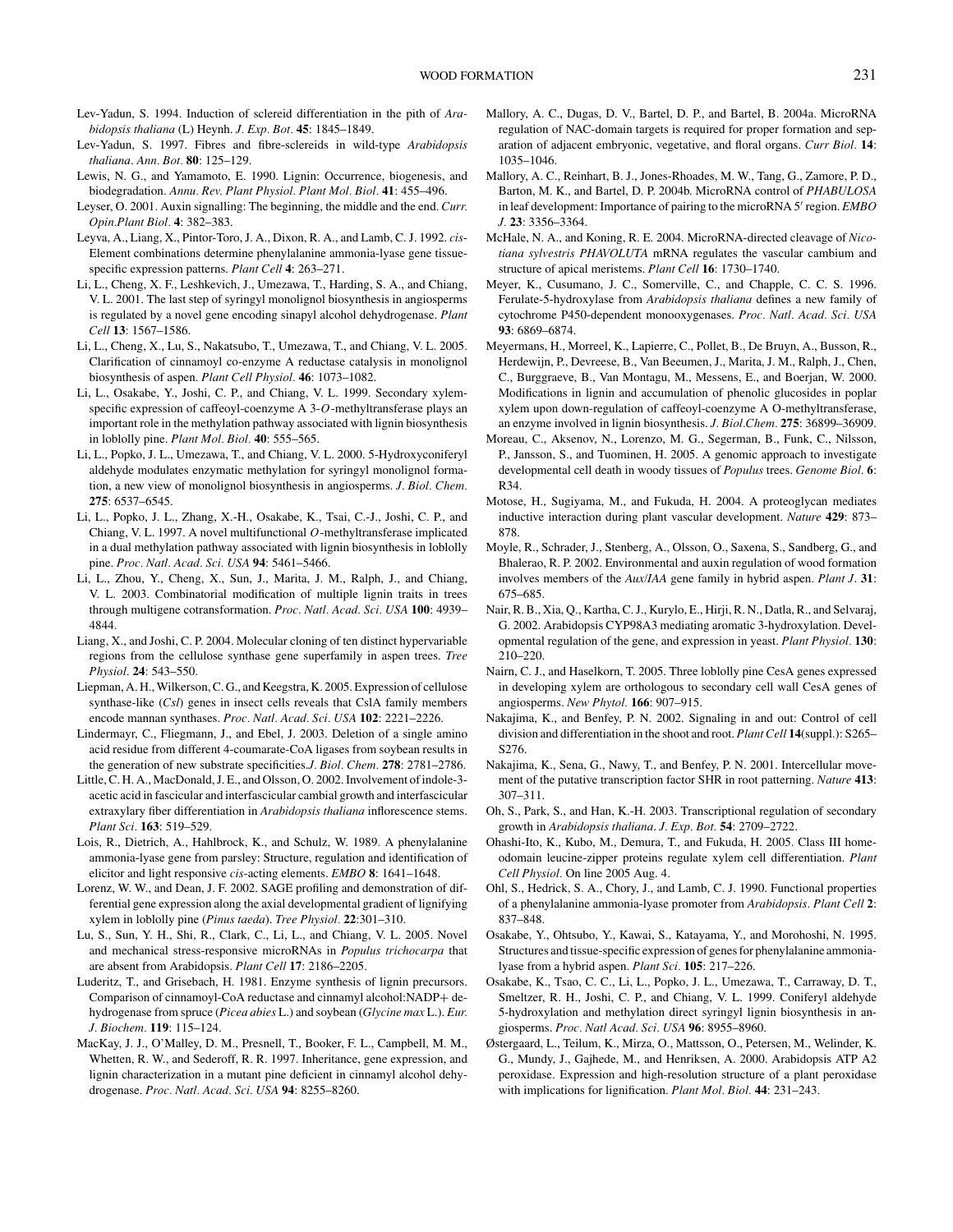- Paux, E., Carocha, V., Marques, C., Mendes de Sousa, A., Borralho, N., Sivadon, P., and Grima-Pettenati, J. 2005. Transcript profiling of *Eucalyptus* xylem genes during tension wood formation. *New Phytol*. **167**: 89– 100.
- Paux, E., Tamasloukht, M., Ladouce, N., Sivadon, P., and Grima-Pettenati, J. 2004. Identification of genes preferentially expressed during wood formation in *Eucalyptus*. *Plant Mol. Biol*. **55**: 263–280.
- Pear, J. R., Kawagoe, Y., Schreckengost, W. E., Delmer, D. P., and Stalker, D. M. 1996. Higher plants contain homologs of the bacterial celA genes encoding the catalytic subunit of cellulose synthase. *Proc. Natl. Acad. Sci. USA* **93**: 12637–12642.
- Perrin, R. M., DeRocher, A. E., Bar-Peled, M., Zeng, W., Norambuena, L., Orellana, A., Raikhel, N. V., and Keegstra, K. 1999. Xyloglucan fucosyltransferase, an enzyme involved in plant cell wall biosynthesis. *Science* **284**: 1976–1979.
- Petersen, M., Strack, D., and Matern, U. 1999. Biosynthesis of phenylpropanoids and related compounds. **In**: *Biochemistry of Plant Secondary Metabolism*. Wink, M., Ed., Vol. 2, pp. 151–222, Sheffield Academic Press, Sheffield, UK.
- Pilate, G., Chabbert, B., Cathala, B., Yoshinaga, A., Leplé, J.-C., Laurans, F., Lapierre, C., and Ruel, K. 2004a. Lignification and tension wood. *C. R. Biol*. **327**: 889–901.
- Pilate, G., Déjardin, A., Laurans, F., and Leplé, J.-C. 2004b. Tension wood as a model for functional genomics of wood formation. *New Phytol*. **164**: 63–72.
- Prigge, M. J., Otsuga, D., Alonso, J. M., Ecker, J. R., Drews, G. N., and Clark, S. E. 2005. Class III homeodomain-leucine zipper gene family members have overlapping, antagonistic, and distinct roles in Arabidopsis development. *Plant Cell* **17**: 61–76.
- Raes, J., Rohde, A., Christensen, J. H., Peer, Y. V., and Boerjan, W. 2003. Genome-wide characterization of the lignification toolbox in arabidopsis. *Plant Physiol.* **133**: 1051–1071.
- Ralph, J., Lundquist, K., Brunow, G., Lu, F., Kim, H., Schatz, P. F., Marita, J. M., Hatfield, R. D., Christensen J. H., and Boerjan, W. 2004. Lignins: Natural polymers from oxidative coupling of 4-hydroxyphenylpropanoids, *Phytochemistry Rev.* **3**: 29–60.
- Rhoades, M. W., Reinhart, B. J., Lim, L. P., Burge, C. B., Bartel, B., and Bartel, D. P. 2002. Prediction of plant microRNA targets. *Cell* **110**: 513–520.
- Richmond, T. A., and Somerville, C.R. 2000. The cellulose synthase superfamily. *Plant Physiol.* **124**: 495–498.
- Richmond, T. A., and Somerville, C.R. 2001. Integrative approaches to determining Csl function. *Plant Mol. Biol.* **47**: 131–143.
- Ross, P., Mayer, R., and Benziman, M. 1991. Cellulose biosynthesis and function in bacteria. *Microbiol. Rev.* **55**: 35–58.
- Sachs, T. 1981. The control of the patterned differentiation of vascular tissues. *Adv. Bot. Res.* **9**: 152–262.
- Sachs, T. 2000. Integrating cellular and organismic aspects of vascular differentiation. *Plant Cell Physiol.* **41**: 649–656.
- Samuga, A., and Joshi, C. P. 2002. A new cellulose synthase gene (*PtrCesA2*) from aspen xylem is orthologous to *Arabidopsis AtCesA7* (*irx3*) gene associated with secondary cell wall synthesis. *Gene* **296**: 37–44.
- Sarni, F., Grand, G., and Boudet, A. M. 1984. Purification and properties of cinnamoyl-CoA reductase and cinnamyl alcohol dehydrogenase from poplar stems. *Eur. J. Biochem.* **139**: 259–265.
- Sarria, R., Wagner, T. A., O'Neill, M. A., Faik, A., Wilkerson, C. G., Keegstra, K., and Raikhel, N. V. 2001. Characterization of a family of Arabidopsis genes related to xyloglucan fucosyltransferase 1. *Plant Physiol.* **127**: 1595– 1606.
- Scheible, W.-R., Eshed, R., Richmond, T., Delmer, D., and Somerville, C. 2001. Modifications of cellulose synthase confer resistance to isoxaben and thiazolidinone herbicides in Arabidopsis*Ixr1* mutants. *Proc. Natl. Acad. Sci. USA* **98**: 10079–10084.
- Schneider, K., Hovel, K., Witzel, K., Hamberger, B., Schomburg, D., Kombrink, E., and Stuible, H. P. 2003. The substrate specificity-determining amino acid code of 4-coumarate:CoA ligase. *Proc. Natl. Acad. Sci. USA* **100**: 8601– 8606.
- Schoch, G., Goepfert, S., Morant, M., Hehn, A., Meyer, D., Ullmann, P., and Werck-Reichhart, D. 2001. CYP98A3 from *Arabidopsis thaliana* is a 3 -hydroxylase of phenolic esters, a missing link in the phenylpropanoid pathway. *J. Biol. Chem.* **276**: 36566–36574.
- Schoof, H., Lenhard, M., Haecker, A., Mayer, K. F. X., Jürgens, G., and Laux, T. 2000. The stem cell population of Arabidopsis shoot meristems is maintained by a regulatory loop between the *CLAVATA* and *WUSCHEL* genes. *Cell* **100**: 635–644.
- Schrader, J., Baba, K., May, S. T., Palme, K., Bennett, M., Bhalerao, R. P., and Sandberg, G. 2003. Polar auxin transport in the wood-forming tissues of hybrid aspen is under simultaneous control of developmental and environmental signals. *Proc. Natl. Acad. Sci. USA* **100**: 10096–10101.
- Schrader, J., Moyle, R., Bhalerao, R., Hertzberg, M., Lundeberg, J., Nilsson, P., and Bhalerao, R. P. 2004. Cambial meristem dormancy in trees involves extensive remodelling of the transcriptome. *Plant J.* **40**: 173–187.
- Scurfield, G. 1973. Reaction wood: Its structure and function. *Science* **179**: 647–655.
- Sewell, M. M., Davis, M. F., Tuskan, G. A., Wheeler, N. C., Elam, C. C., Bassoni, D. L., and Neale, D. B. 2002. Identification of QTLs influencing wood property traits in loblolly pine (*Pinus taeda* L.). II. Chemical wood properties. *Theor. Appl. Genet.* **104**: 214–222.
- Sibout, R., Eudes, A., Mouille, G., Pollet, B., Lapierre, C., Jouanin, L., and Seguin, A. 2005. Cinnamyl alcohol dehydrogenase-C and -D are the primary genes involved in lignin biosynthesis in the floral stem of Arabidopsis. *Plant Cell* **17**: 2059–2076.
- Sinnott, E. W. 1952. Reaction wood and the regulation of tree form. *Am. J. Bot.* **39**: 69–78.
- Sjöström, E. 1993. *Wood Chemistry*. Academic Press, Inc. San Diego, Calif.
- Stafford, H. A., and Dresler, S. 1972. 4-Hydroxycinnamic acid hydroxylase and polyphenolase activities in *Sorghum vulgare*. *Plant Physiol.* **49**: 590–595.
- Steeves, V., Forster, H., Pommer, U., and Savidge, R. 2001. Coniferyl alcohol metabolism in conifers—I. Glucosidic turnover of cinnamyl aldehydes by UDPG: Coniferyl alcohol glucosyltransferase from pine cambium. *Phytochemistry* **57**: 1085–1093.
- Sterky, F., Bhalerao, R. R., Unneberg, P., Segerman, B., Nilsson, P., Brunner, A. M., Charbonnel-Campaa, L., Lindvall, J. J., Tandre, K., Strauss, S. H., Sundberg, B., Gustafsson, P., Uhlen, M., Bhalerao, R. P., Nilsson, O., Sandberg, G., Karlsson, J., Lundeberg, J., and Jansson, S. 2004. A *Populus* EST resource for plant functional genomics. *Proc. Natl. Acad. Sci. USA* **101**: 13951–13956.
- Sterky, F., Regan, S., Karlsson, J., Hertzberg, M., Rohde, A., Holmberg, A., Amini, B., Bhalerao, R., Larsson, M., Villarroel, R., Van Montagu, M., Sandberg, G., Olsson, O., Teeri, T. T., Boerjan, W., Gustafsson, P., Uhlen, M., Sundberg, B., and Lundeberg, J. 1998. Gene discovery in the wood-forming tissues of poplar: Analysis of 5, 692 expressed sequence tags. *Proc. Natl. Acad. Sci. USA* **95**: 13330–13335.
- Stettler, R. F., Bradshaw, Jr. H. D., Heilman, P. E., and Hinckley, T. M. 1996. *Biology of Populus and its Implications for Management and Conservation*. NTC Research Press, Ottawa, Canada.
- Tanaka, K., Murata, K., Yamazaki, M., Onosato, K., Miyao, A., and Hirochika, H. 2003. Three distinct rice cellulose synthase catalytic subunit genes required for cellulose synthesis in the secondary wall. *Plant Physiol.* **133**: 73–83.
- Tang, G., Reinhart, B. J., Bartel, D. P., and Zamore, P. D. 2003. A biochemical framework for RNA silencing in plants. *Genes Dev.* **17**: 49–63.
- Tasaka, M., Kato, T., and Fukaki, H. 1999. The endodermis and shoot gravitropism. *Trends Plant Sci.* **4**: 103–107.
- Taylor, G. 2002. *Populus*: Arabidopsis for forestry. Do we need a model tree? *Ann. Bot.* 90: 681–689.
- Taylor, N. G., Howells, R. M., Hutty, A. K., Vickers, K., and Turner, S. R. 2003. Interactions among three distinct CesA proteins essential for cellulose synthesis. *Proc. Natl. Acad. Sci. USA* **100**: 1450–1455.
- Taylor, N. G., Laurie, S., and Turner, S. R. 2000. Multiple cellulose synthase catalytic subunits are required for cellulose synthesis in arabidopsis. *Plant Cell* **12**: 2529–2539.